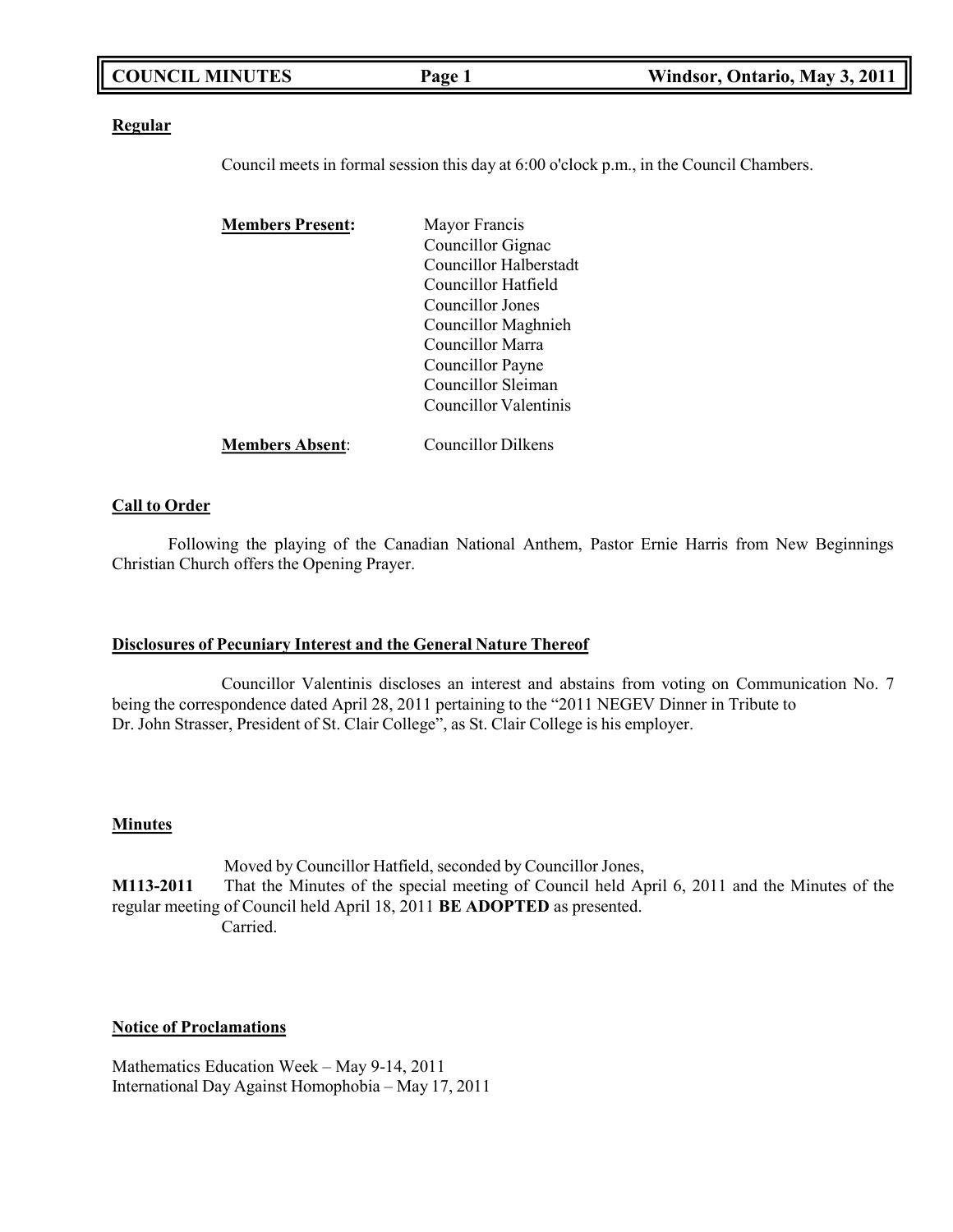## **COUNCIL MINUTES Page 2 May 3, 2011**

## **Committee of the Whole**

Moved by Councillor Maghnieh, seconded by Councillor Marra,

That Council do now rise and move into Committee of the Whole with the Mayor presiding for the purpose of dealing with:

- (a) communication items;
- (b) consent agenda;
- (c) hearing requests for deferrals or referrals of any items of business;
- (d) hearing presentations and delegations;
- (e) consideration of business items;
- (f) consideration of Committee reports:
	- (i) **Report of Special In-Camera Meeting or other Committee as may be held prior to Council** (if scheduled);
	- (ii) **Report of the Striking Committee of its meeting held May 3, 2011**;

(g) consideration of by-laws 6-2011 and 80-2011 through 88-2011 (inclusive). Carried.

## **Communications**

Moved by Councillor Payne, seconded by Councillor Sleiman,

**M109–2011** That the following Communication Items 1 to 5 and 8 to 18 inclusive, as set forth in the Council Agenda **BE REFERRED** as noted; that the Minutes of the Transit Windsor Board of Directors meeting held April 20, 2011 and the Minutes of the Windsor Chartabus Inc. meeting held April 20, 2011 **BE ADOPTED** as presented; and Communication No. 6 and Communication No. 7 which are dealt with as follows:

## **Communication No. 6:**

Moved by Councillor Valentinis, seconded by Councillor Payne,

**M110-2011** That the correspondence from the Essex-Windsor Solid Waste Authority dated April 12, 2011 regarding "2011 Essex-Windsor Solid Waste Authority Budget" **BE REFERRED** to the June 7, 2011 meeting of Council as a regular agenda item in order to allow ample opportunity for questions and discussion, and further that Administration **BE REQUESTED** to provide additional information regarding the implications of the Host Compensation Fee, and the dollar amount that will be incurred for the additional payments for the subsequent 13 years.

Carried.

**SW2011**

## **Communication No. 7:**

Moved by Councillor Hatfield, seconded by Councillor Jones, **M111-2011** That Council **APPROVE** a "full page option" in the amount of \$2000.00 for advertising purposes for the "2011 NEGEV Dinner in Tribute to Dr. John Strasser, President of St. Clair College", which will be held on Tuesday, June 21, 2011.

Carried. Councillor Halberstadt voting nay. Councillor Valentinis discloses an interest and abstains from voting on this matter.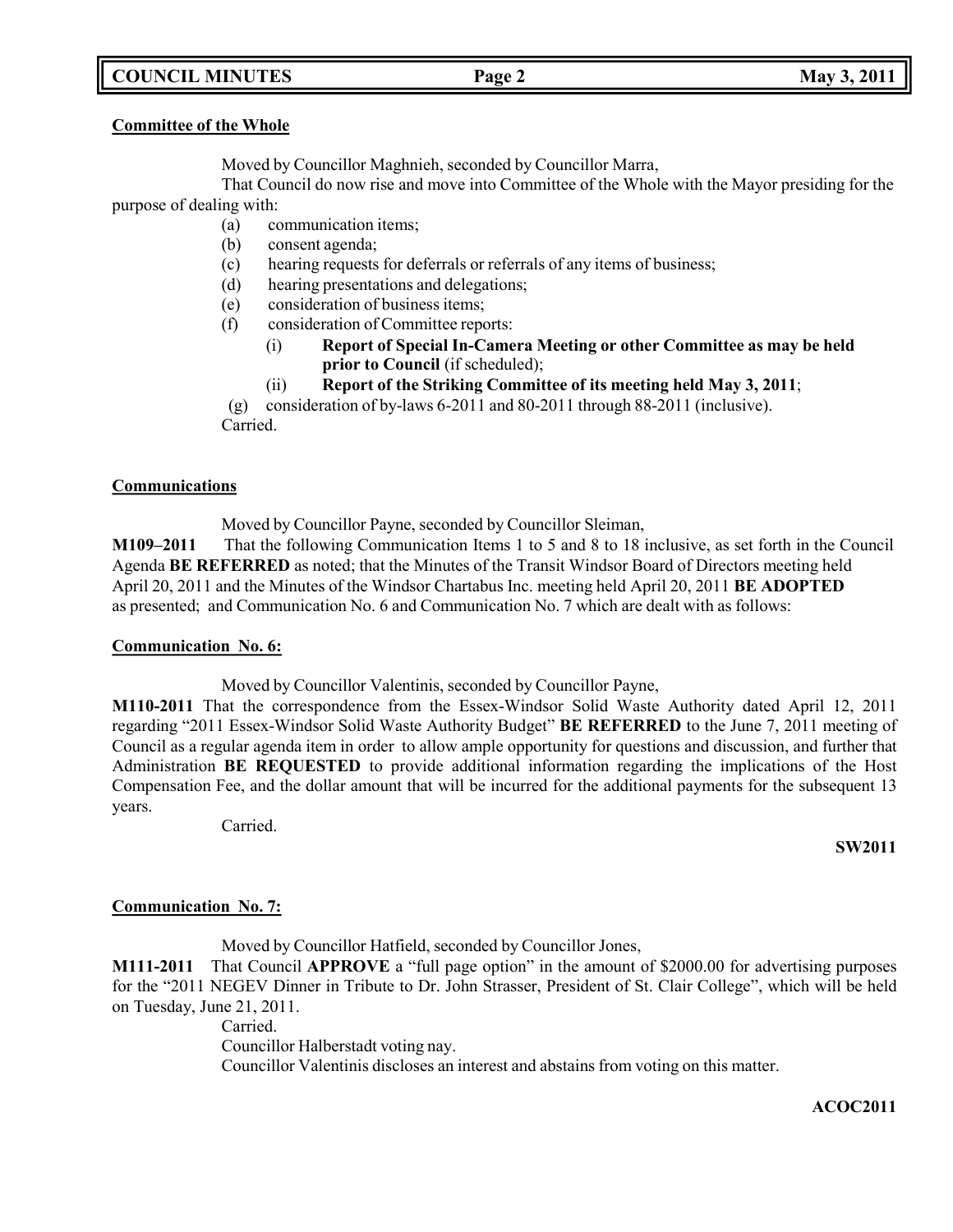**COUNCIL MINUTES Page 3 May 3, 2011**

| <b>Item</b>    | From                         | <b>Description</b>                                                                                                          |
|----------------|------------------------------|-----------------------------------------------------------------------------------------------------------------------------|
|                |                              | Walleye Telemetry Study - Hydroacoustic Receivers of Windsor Parks.                                                         |
| $\mathbf{1}$   | Ministry of Natural          | <b>Executive Director of Parks &amp; Facilities</b>                                                                         |
|                | Resources                    | Note & File                                                                                                                 |
|                |                              | <b>SW2011</b>                                                                                                               |
|                | Citizen and Immigration      | Launch of Canada's Citizenship Award 2011.                                                                                  |
| $\overline{2}$ | Canada                       | Note & File                                                                                                                 |
|                |                              | <b>ACOC2011</b>                                                                                                             |
|                |                              | Firefighters Mandatory Retirement Legislation Introduced.                                                                   |
|                | Association of               | <b>Fire Chief</b>                                                                                                           |
| 3              | Municipalities of Ontario    | <b>Chief Financial Officer &amp; City Treasurer</b>                                                                         |
|                | (AMO)                        | <b>Executive Director of Human Resources</b><br>Note & File                                                                 |
|                |                              | <b>MMA2011</b>                                                                                                              |
|                |                              | Shifting the Foundations: Considerations for Moving Towards a New                                                           |
|                |                              | Housing System in Ontario.                                                                                                  |
|                | Association of               | <b>Community Development &amp; Health Commissioner</b>                                                                      |
| $\overline{4}$ | Municipalities of Ontario    | <b>Chief Financial Officer &amp; City Treasurer</b>                                                                         |
|                | (AMO)                        | Note & File                                                                                                                 |
|                |                              | <b>MMA2011</b>                                                                                                              |
|                | Association of               | Minimum Maintenance Standards for Road Signs.                                                                               |
| 5              | Municipalities of Ontario    | <b>City Engineer</b>                                                                                                        |
|                | (AMO)                        | Note & File                                                                                                                 |
|                |                              | GP2011                                                                                                                      |
|                |                              | 2011 Essex-Windsor Solid Waste Authority Budget.                                                                            |
|                |                              | <b>FOR COUNCIL APPROVAL</b>                                                                                                 |
|                |                              | <b>Chief Financial Officer &amp; City Treasurer</b>                                                                         |
| 6              | Essex-Windsor Solid          | Note & File                                                                                                                 |
|                | <b>Waste Authority</b>       | <b>SW2011</b>                                                                                                               |
|                |                              | City Treasurer's Note: In accordance with the EWSWA Charter,<br>Council of City and County need to approve the budget after |
|                |                              | approval by the Authority Board for it to be effective.                                                                     |
|                |                              | Request received for sponsorship for the Jewish National Fund of                                                            |
|                |                              | Windsor's 40 <sup>th</sup> Annual Negev Dinner.                                                                             |
|                |                              | <b>COUNCIL DIRECTION REQUESTED</b>                                                                                          |
| 7              | Office of The Mayor          | <b>Chief Financial Officer &amp; City Treasurer</b>                                                                         |
|                |                              | Note & File                                                                                                                 |
|                |                              | <b>ACOC2011</b>                                                                                                             |
|                |                              | Application of Her Majesty The Queen as represented by the Ministry of                                                      |
|                |                              | Infrastructure for Site Plan approval to permit a new maximum security                                                      |
| $\,8\,$        | Manager of Urban Design      | south west detention centre for 315 inmates located at Concession                                                           |
|                |                              | Road 8.                                                                                                                     |
|                |                              | Note & File                                                                                                                 |
|                |                              | ZS/11038                                                                                                                    |
|                | <b>Community Development</b> | CQ 27-2011 Windsor-Essex County Sports Hall of Fame - WFCU<br>Centre.                                                       |
| 9              | & Health Services -          | Note & File                                                                                                                 |
|                | Recreation & Culture         | <b>SR/8880</b>                                                                                                              |
|                |                              | Windsor Utilities Commission - 2010 Water Treatment Plant Annual                                                            |
|                | Chief Administrative         | Compliance Report.                                                                                                          |
| 10             | Office                       | Note & File                                                                                                                 |
|                |                              | <b>SW2011</b>                                                                                                               |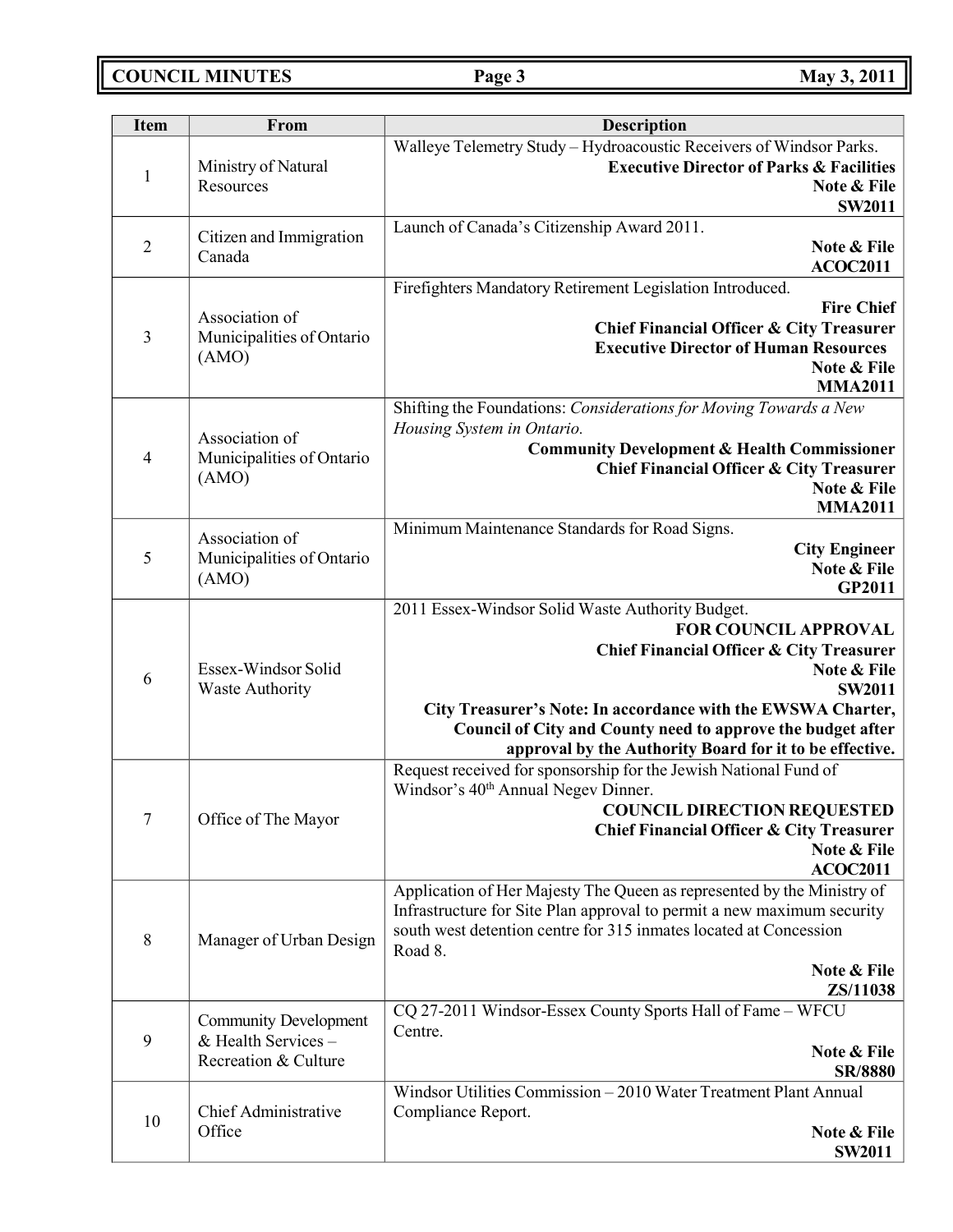**COUNCIL MINUTES Page 4 May 3, 2011**

| 11 | City Engineer                | Results from Earth Hour 2011.<br>Note & File                                                                                        |
|----|------------------------------|-------------------------------------------------------------------------------------------------------------------------------------|
|    |                              | <b>APR2011</b>                                                                                                                      |
|    |                              | Application for Playground Renovation.                                                                                              |
| 12 | City Engineer                | Note & File                                                                                                                         |
|    |                              | <b>SR2011</b>                                                                                                                       |
|    |                              | International Building Safety Month.                                                                                                |
| 13 | City Solicitor               | Note & File<br><b>APM2011</b>                                                                                                       |
|    |                              | Employee "A" vs City of Windsor.                                                                                                    |
| 14 | City Solicitor               | Note & File                                                                                                                         |
|    |                              | <b>AS2011</b>                                                                                                                       |
|    | Chief Financial Officer &    | 2011 Summer Property Tax Sale.                                                                                                      |
| 15 | <b>City Treasurer</b>        | Note & File                                                                                                                         |
|    |                              | AF/10617                                                                                                                            |
|    | Windsor Licensing            | Minutes of meeting held March 23, 2011( <i>previously distributed</i> for                                                           |
| 16 |                              | members of Council only) (copy available upon request)                                                                              |
|    | Commission                   | Note & File                                                                                                                         |
|    |                              | <b>MB2011</b>                                                                                                                       |
|    | <b>Windsor Accessibility</b> | Minutes of meeting held April 19, 2011( <i>previously distributed</i> for<br>members of Council only) (copy available upon request) |
| 17 | <b>Advisory Committee</b>    | Note & File                                                                                                                         |
|    |                              | <b>MB2011</b>                                                                                                                       |
|    |                              | Minutes of the Transit Windsor Board of Directors meeting held April                                                                |
| 18 | Transit Windsor Board of     | 20, 2011 and the minutes of the Windsor Chartabus Inc. meeting held<br>April 20, 2011                                               |
|    | Directors                    | <b>TO BE ADOPTED</b>                                                                                                                |
|    |                              | <b>MB2011</b>                                                                                                                       |

Carried.

## **Consent Agenda**

Moved by Councillor Valentinis, seconded by Councillor Hatfield,

That the following Consent Agenda and the recommendations contained in the administrative reports **BE APPROVED** as amended:

- Item 1 CQ104-2010 Painting Tips of Median Boulevards at Busy Intersections for Visibility
- Item 2 West Nile Virus Larviciding Requirement 2011
- Item 3 Request for Signage Erected on Fencing at the Children's Safety Village by The Rotary Club of Windsor (1918), south of 7515 Forest Glade Drive
- Item 4 Rehabilitation of Dominion and Rankin over Grand Marais Drain Structures Tender No. 21-11
- Item 7 2010 Year-End budget Variance Report
- Item 10 A By-law for the Construction of a New Access Bridge over the Watson Drain (LaJoy Culvert)
- Item 12 Bridge Rehabilitation of E. C. Row Expressway Westbound at Dougall Avenue Structure Tender 28-11
- Item 13 2011 Funding for Windsor Essex Active Retirement Community Initiative
- Item 14 City Purchase from Malac/Lenisa, Vacant Lot, Rankin Avenue, South Cameron Woodlot
- Item 15 Updated 2011 City Council and Standing Committee Meetings
- Item 16 Revised Travel and Business Expense Policy

Carried.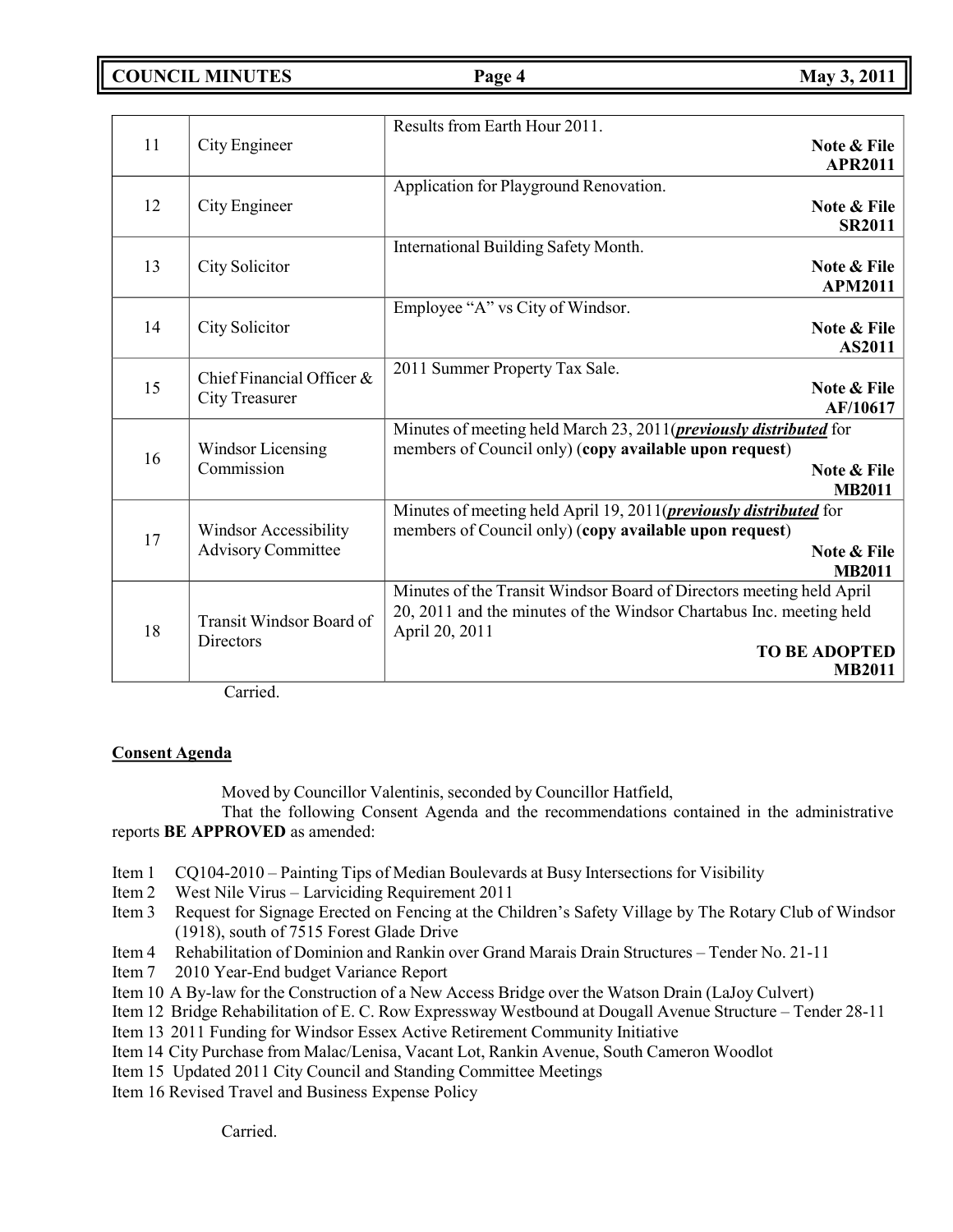## **COUNCIL MINUTES Page 5 May 3, 2011**

## **Deferrals and/or Referrals and Withdrawals**

## **Additional Communication forwarded to Council by Councillor Valentinis**

Moved by Councillor Valentinis, seconded by Councillor Marra,

**M112-2011** That the correspondence dated April 29, 2011, from resident Jim Jack regarding "Living Accommodation in the Downtown Core of Windsor" **BE REFERRED** to the City Planner, and also to the Downtown Windsor Business Improvement Area (DWBIA) for their review at an upcoming strategic planning session.

Carried.

## **Presentations & Delegations:**

## **DWBIA – Air Balloon Festival, July 30 and 31, 2011**

## **Debi Croucher, Acting Director; Lisa Gagnon, Marketing Director; and Angelo Marignani, Vice President, Downtown Windsor BIA**

Debi Croucher, Acting Director; Lisa Gagnon, Marketing Director; and Angelo Marignani, Vice President, Downtown Windsor BIA, appear before Council to speak in support of the administrative recommendation to approve the 1<sup>st</sup> Annual DWBIA Air Balloon Festival in the downtown core of Windsor, providing a brief overview of the balloon festival and the benefits of the multi-dimensional festival for promoting downtown Windsor as a desirable destination, and conclude by requesting that the fees associated with the temporary road closures and noise by-law be waived.

### **SR/11039 9**

(For final disposition of this matter, see Clause **CR58/2011** in Schedule "A" attached hereto.)

## **Official Plan Amendment No. 76 – General Housekeeping**

### **David Hanna, resident of Ward 1**

David Hanna, Ward 1 resident, appears before Council to speak in support of the administrative recommendation to adopt the Official Plan Amendment No. 76, the "General Housekeeping Amendment", suggesting that future scheduled amendments for environment, natural heritage and land use be provided to citizens in advance for review, and concludes by stating that it is necessary for future amendments that could be linked to the environmental portion are a green standard. **ZO/8949** 8

(For final disposition of this matter, see Clause **CR157/2011** in Schedule "A" attached hereto.)

Mayor Francis leaves the meeting at 6:57 o'clock p.m., and Councillor Jones assumes the Chair.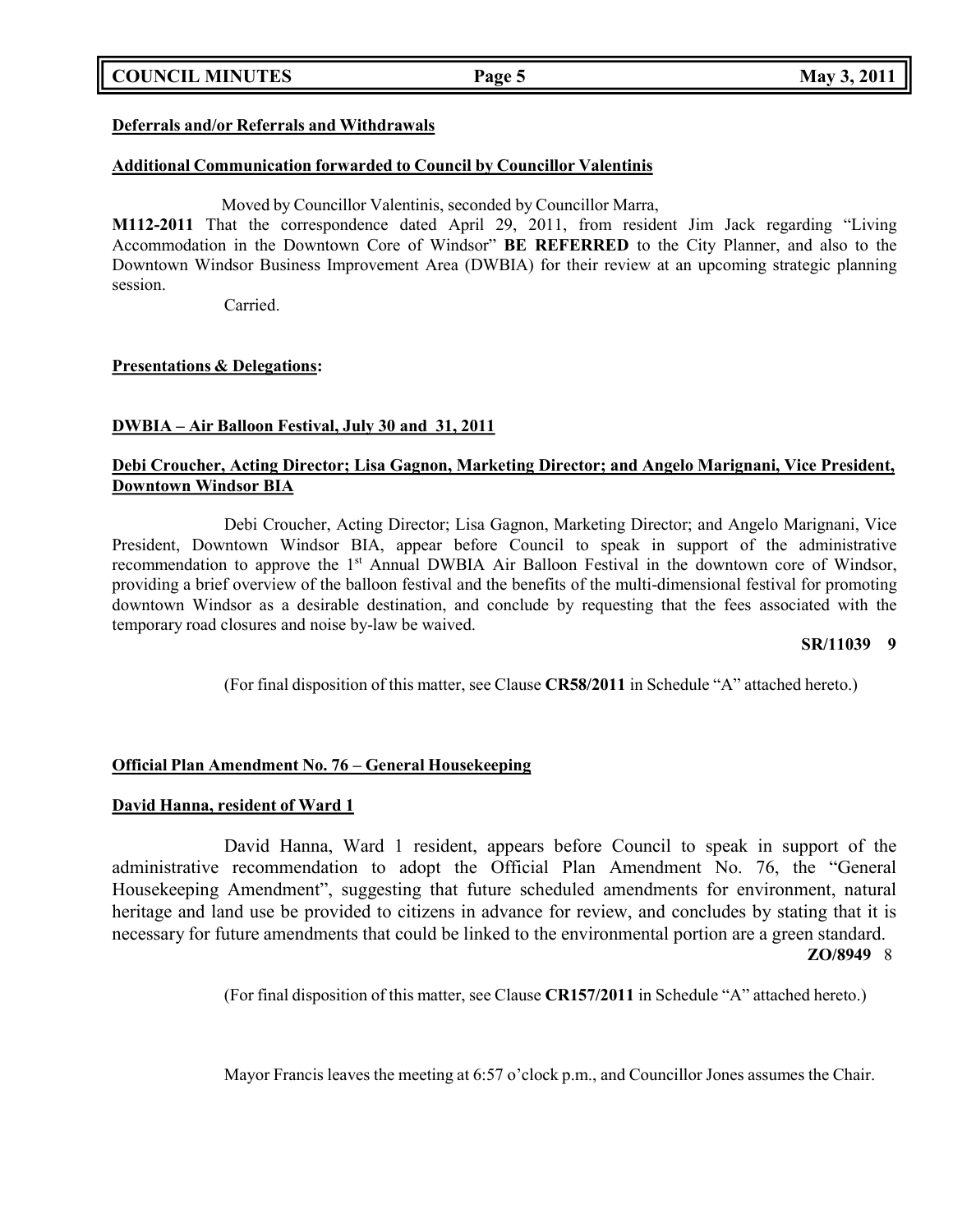| <b>COUNCIL MINUTES</b> |  |  |
|------------------------|--|--|
|------------------------|--|--|

**Property Tax Collection – Guiding Principles, An Update to the Collection Process and Request for Continuation of Staffing Resources**

## **Cathy Dziedzic, Financial Analyst, Taxation and Financial Projects; and Janice Guthrie, Deputy Treasurer-Taxation and Financial Projects**

Cathy Dziedzic, Financial Analyst, Taxation and Financial Projects and Janice Guthrie, Deputy Treasurer- Taxation and Financial Projects, appear before Council to provide a brief overview of the results of the Enhanced Pro-Active Property Tax Arrears Approach, including Objectives; Impact of the Recession; Arrears Problems; Collection Approaches; Financial Impact; Development; and Results.

**AF2011** 11

Mayor Francis returns to the meeting at 7:03 o'clock p.m., and Councillor Jones returns to his seat at the Council table.

(For final disposition of this matter, see Clause **CR160/2011** in Schedule "A" attached hereto.)

## **Basement Flooding – June 5 & 6, 2010 Rainfall Event**

Mayor Francis leaves the meeting at 7:25 o'clock p.m., and Councillor Jones assumes the Chair.

Mayor Francis returns to the meeting at 7:38 o'clock p.m., and Councillor Jones returns to his seat at the Council table.

### **Mario Sonego, City Engineer**

Mario Sonego, City Engineer, appears before Council to provide a brief overview of the Basement Flooding Event which occurred on June 5-6, 2010, including Rainfall Data; Statistics; Problems identified; Little River- Plant Overflow; Sewer Anomalies in Specific Areas; How storm water get into Sanitary system; SUMP PUMPS- Easily done by homeowners; Recommendations; Follow up Issues; and Long Term Recommendations.

### **SW2011** 6

Mayor Francis leaves the meeting at 7:47 o'clock p.m., and Councillor Jones assumes the Chair.

Mayor Francis returns to the meeting at 7:49 o'clock p.m., and Councillor Jones returns to his seat at the Council table.

(For final disposition of this matter, see Clause **CR155/2011** in Schedule "A" attached hereto.)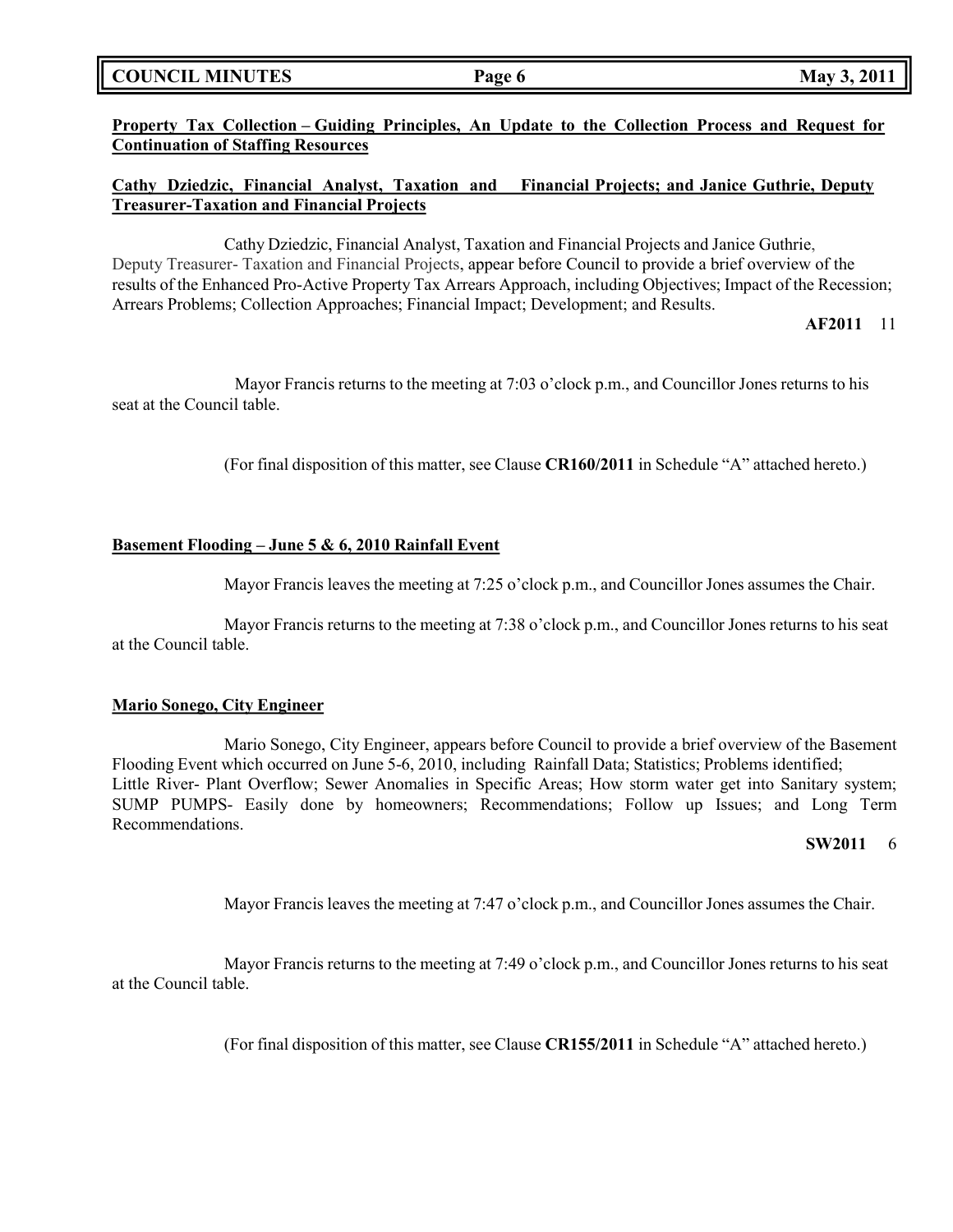## **COUNCIL MINUTES Page 7 May 3, 2011**

## **2011 Property Tax Policies – A Framework for 2011 Property Tax Rates**

## **Robert Maich, The Golden Razor, Devonshire Mall**

Robert Maich, The Golden Razor, Devonshire Mall, appears before Council to speak in support of the administrative recommendation to adopt the 2011 Tax Policies and the ratios, as outlined in Appendix J of the report, however the utilization of the optional tax classes within the commercial class continues to be a concern, and concludes by suggesting that all commercial tax classes be combined to create one commercial tax class.

## **Igor Siljanoski, Manager of Policy, Windsor-Essex Regional Chamber of Commerce**

Igor Siljanoski, Manager of Policy, Windsor-Essex Regional Chamber of Commerce, appears before Council to speak in support of the administrative recommendation to adopt the 2011 Tax Policies and the ratios, as outlined in Appendix J of the report, stating that the Property Tax Policy framework is instrumental in moving the City in the right direction in order to develop increasing business potential, and concludes by stating that a more competitive tax regime for business will help grow the industrial assessment, ultimately lowering the tax burden of residential rate payers.

## **Neil Bear, resident**

Neil Bear, resident, appears before Council to speak in support of the administrative recommendation to adopt the 2011 Tax Policies and the ratios, as outlined in Appendix J of the report, stating that the multi-unit housing that provides housing to low income providers and ODSP and Ontario Works recipients is hit the hardest with property taxes, and concludes by inquiring as to why multi-residential rates are higher than condominium rates.

### **AF2011** 5

(For final disposition of this matter, see Clause **CR157/2011** in Schedule "A" attached hereto.)

## **Regular Business Items (for final disposition of these matters see Schedule "A" attached)**

None.

## **Consideration of Committee Reports**

|                                                                                            | Moved by Councillor Hatfield, seconded by Councillor Jones, |
|--------------------------------------------------------------------------------------------|-------------------------------------------------------------|
| That the Report of the special In-camera meeting held May 3, 2011, BE ADOPTED<br>M114-2011 |                                                             |
| as presented.                                                                              |                                                             |
|                                                                                            | Carried.                                                    |

ACO2011

|               | Moved by Councillor Hatfield, seconded by Councillor Jones,                          |
|---------------|--------------------------------------------------------------------------------------|
| M115-2011     | That the Report of the Striking Committee of its meeting held May 3, 2011 BE ADOPTED |
| as presented. |                                                                                      |
|               | Carried.                                                                             |

MB2011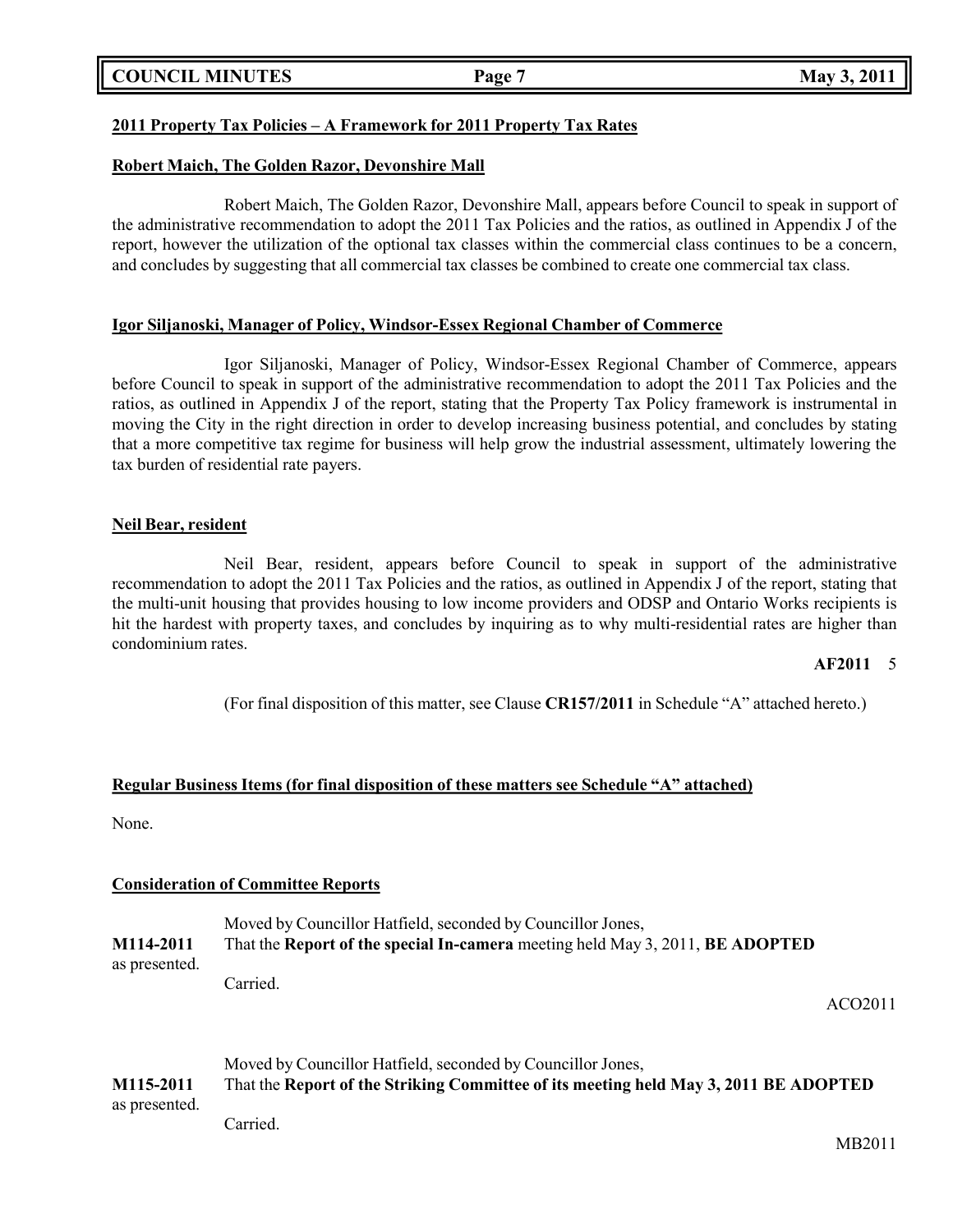|  | <b>COUNCIL MINUTES</b> |
|--|------------------------|
|--|------------------------|

#### **By-laws**

Moved by Councillor Maghnieh, seconded by Councillor Marra,

That the following By-laws No. 6-2011 and 80-2011 through 88-2011 (inclusive), be introduced and read a first and second time:

- 6-2011 "A BY-LAW TO PROVIDE FOR DRAINAGE WORKS IN THE CITY OF WINDSOR FOR A NEW ACCESS BRIDGE OVER THE WATSON DRAIN"
- 80-2011 "A BY-LAW TO FURTHER AMEND BY-LAW NUMBER 8600 CITED AS THE "CITY OF WINDSOR ZONING BY-LAW"
- 81-2011 "A BY-LAW TO FURTHER AMEND BY-LAW NUMBER 52-1999, BEING A BY-LAW TO APPOINT MUNICIPAL ENFORCEMENT OFFICERS FOR THE CORPORATION OF THE CITY OF WINDSOR"
- 82-2011 "A BY-LAW TO APPOINT AGATHA ARMSTRONG AS A DEPUTY CLERK"
- 83-2011 "A BY-LAW TO CLOSE, STOP UP AND CONVEY THE 30.56 METRES (100 FEET) MEASURING FROM THE EAST LIMIT OF THE NORTH/SOUTH ALLEY NEXT WEST OF CALIFORNIA AVENUE, OF THE 6 METRE (20 FEET) WIDE EAST/WEST ALLEY SOUTH OF UNIVERSITY AVENUE WEST, WEST OF CALIFORNIA AVENUE, CITY OF WINDSOR"
- 84-2011 "A BY-LAW TO ASSUME FOR PUBLIC USE AS A PUBLIC HIGHWAY THE 4.57 METRE (15 FEET) WIDE NORTH/SOUTH ALLEY WEST OF CALIFORNIA AVENUE, NORTHERLY FROM COLLEGE AVENUE FOR A DISTANCE OF 39.75 METRES (130 FT. 5 IN.), CITY OF WINDSOR"
- 85-2011 "A BY-LAW TO CLOSE, STOP UP AND CONVEY THE 4.57 METRE (15 FEET) WIDE NORTH/SOUTH ALLEY, WEST OF CALIFORNIA AVENUE, NORTHERLY FROM COLLEGE AVENUE FOR A DISTANCE OF 39.75 METRES (130 FT. 5 IN.), CITY OF WINDSOR"
- 86-2011 "A BY-LAW TO ASSUME FOR PUBLIC USE AS A PUBLIC HIGHWAY THE 4.27 METRE (14 FEET) WIDE NORTH/SOUTH ALLEY BETWEEN MELDRUM ROAD AND LARKIN ROAD NORTHERLY FROM VIMY AVENUE (CLOSED) TO THE NORTH PROPERTY LIMIT OF 2260 MELDRUM ROAD, CITY OF WINDSOR"
- 87-2011 "A BY-LAW TO CLOSE, STOP UP AND CONVEY THE 4.27 METRE (14 FEET) WIDE NORTH/SOUTH ALLEY BETWEEN MELDRUM ROAD AND LARKIN ROAD NORTHERLY FROM VIMY AVENUE (CLOSED) TO THE NORTH PROPERTY LIMIT OF 2260 MELDRUM ROAD, CITY OF WINDSOR"
- 88-2011 "A BY-LAW TO CONFIRM THE PROCEEDINGS OF THE COUNCIL OF THE CORPORATION OF THE CITY OF WINDSOR AT ITS MEETING HELD ON THE THIRD DAY OF MAY, 2011"

Carried.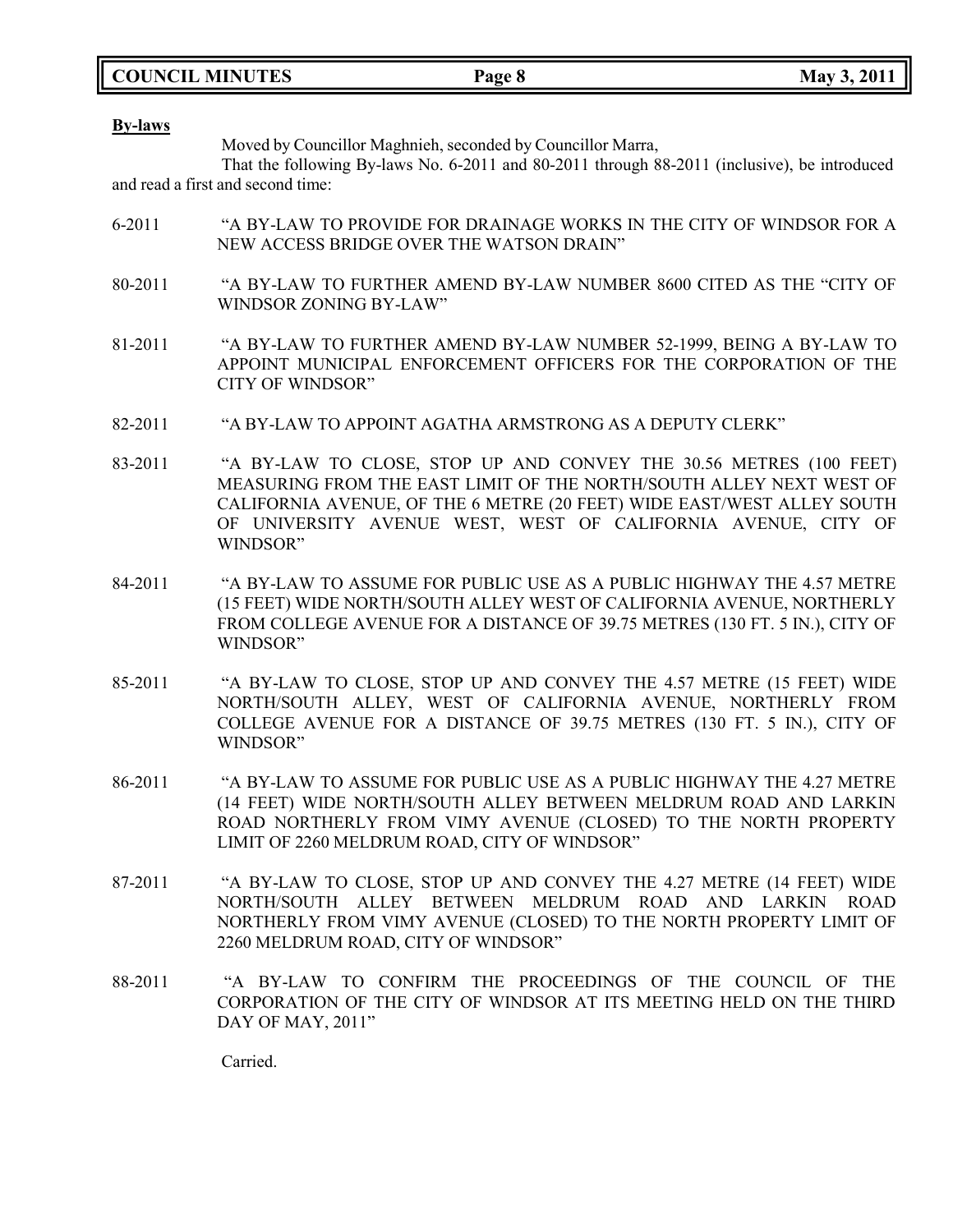| <b>COUNCIL MINUTES</b><br>Page 9 | May 3, 2011 |
|----------------------------------|-------------|
|----------------------------------|-------------|

Moved by Councillor Payne, seconded by Councillor Sleiman,

That the Committee of the Whole does now rise and report to Council respecting the business items considered by the Committee:

- **1) Communication Items (as amended)**
- **2) Consent Agenda (as amended)**
- **3) Items Deferred**
- **Items Referred**
- **4) Consideration of the Balance of Business Items (see Schedule "A")**
- **5) Committee Reports (as presented)**
- **6) By-laws given first and second readings (as presented)**

Carried.

## **Notices of Motion**

None presented.

## **Third Reading of By-laws**

Moved by Councillor Valentinis, seconded by Councillor Hatfield,

That the following By-laws No. 6-2011 and 80-2011 through 88-2011 (inclusive), having been read a first and second time be now read a third time and finally passed and that the Mayor and Clerk

**BE AUTHORIZED** to sign and seal the same notwithstanding any contrary provision of the Council.

Carried.

## **Petitions**

None presented.

## **Council Questions**

Moved by Councillor Halberstadt, seconded by Councillor Jones,

That The Office of The Treasurer (Taxation Division) prepare a modeling on the impact on annual city revenues collected on tax arrears interest, should the interest rate on taxpayers (who are faithful to a two-or-five-year repayment plan) be reduced by the city from the current one and one quarter percent per month, to one percent, or one-half percent. And that this modeling be reported to Council, prior to, or in conjunction with, the final tax billing for 2011.

> The motion is put and is lost. Aye Votes: Councillors Halberstadt and Jones. Nay Votes: Councillors Gignac, Hatfield, Maghnieh, Marra, Payne, Sleiman and Valentinis. Absent: Councillor Dilkens.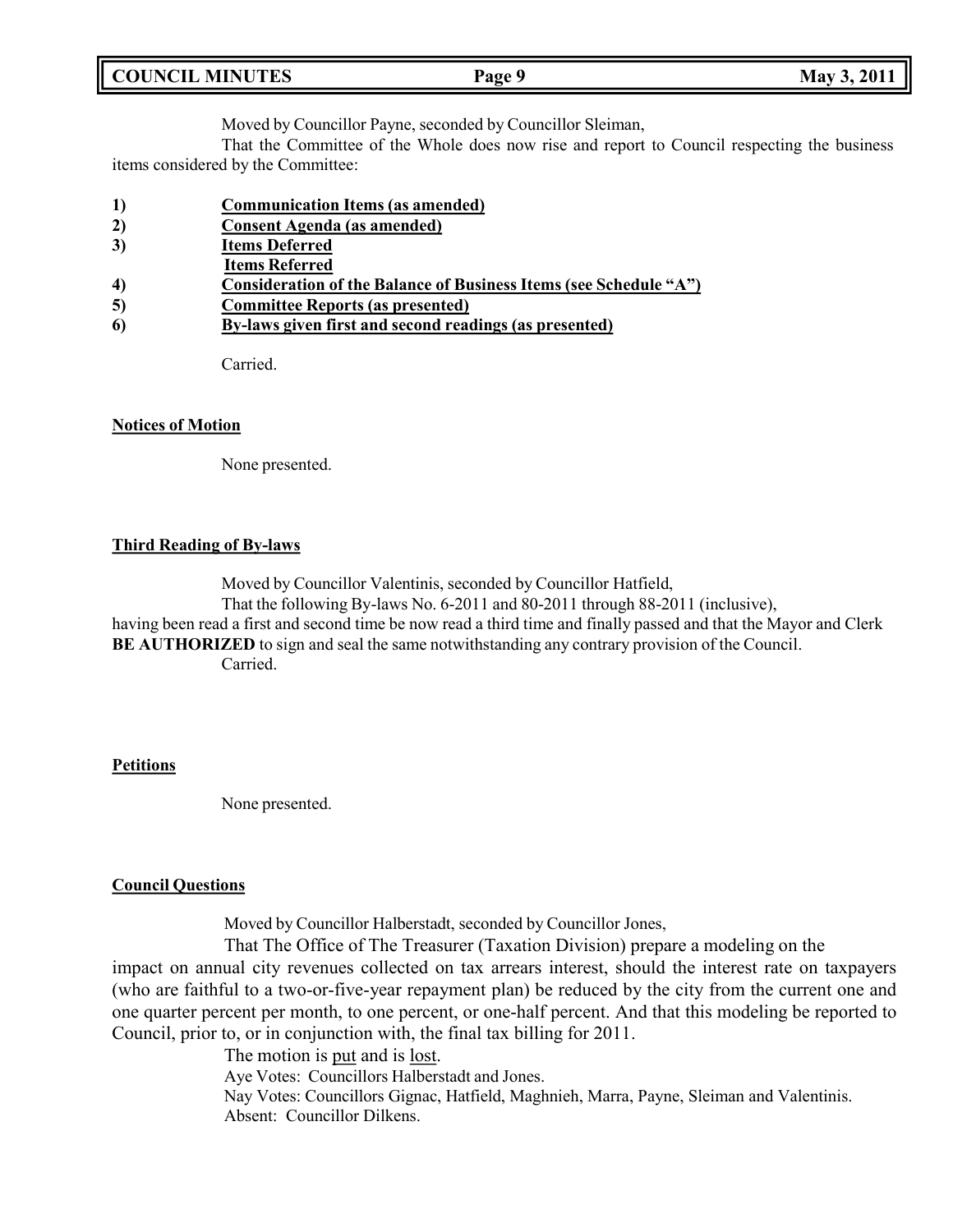| COUNCIL MINUTES | Page 10 | 2011<br>May |
|-----------------|---------|-------------|
|                 |         |             |

Moved by Councillor Hatfield, seconded by Councillor Jones,

**M116-2011** That the Council Questions arising from the previous meeting of Council and listed by the Clerk **BE NOW CONSIDERED** for purposes of discussion , and further, that the Administration **BE DIRECTED** to proceed with the necessary actions to respond to the Council Questions consistent with Council's instructions. Carried.

ACOQ2011

## **Adjournment**

|               | Moved by Councillor Maghnieh, seconded by Councillor Marra,                                        |
|---------------|----------------------------------------------------------------------------------------------------|
| of the Mayor. | That this Council meeting stand adjourned until the next regular meeting of Council or at the call |
|               | Carried.                                                                                           |

Accordingly, the meeting is adjourned at 9:55 o'clock p.m.

**MAYOR**

## **THIS IS A DRAFT COPY**

## **DEPUTY CITY CLERK/SENIOR MANAGER OF COUNCIL SERVICES**

## **SUPERVISOR OF COUNCIL SERVICES**

# **CITY CLERK**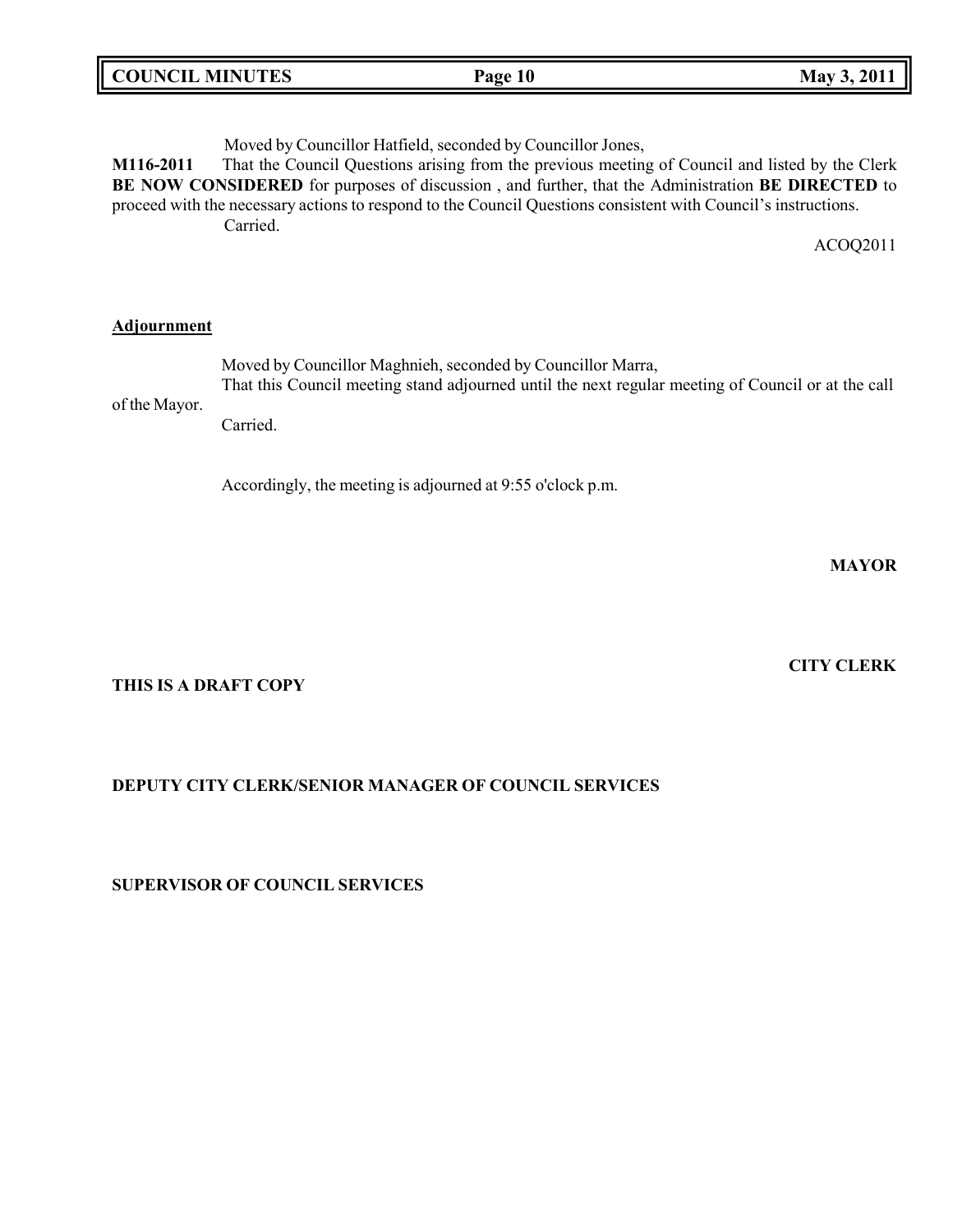# **COUNCIL MINUTES Page 11 May 3, 2011**

Valentinis Hatfield

### CR150/2011

That Administration (Traffic Operations), undertake a pilot project at ten (10) intersections as part of the existing 2011 Budget, and a report to Council on the effectiveness of this safety feature **BE BROUGHT FORWARD** after a one-year evaluation period.

Carried.

Report Number **15119 SW2011 C1**

Valentinis Hatfield

## CR151/2011

That City Council **APPROVE** the recommended procedure for larviciding and mosquito monitoring program, as well as an upfront payment of up to \$80,000.00 for 2011 as determined by the Medical Officer of Health.

Carried.

Report Number **15217 MH/7417 C2**

## Valentinis Hatfield

CR152/2011

That the request by the Rotary Club of Windsor (1918) for permission to erect approximately

30 to 40 signs on the existing fencing at the Children's Safety Village (Lauzon Parkway, south of Place Concorde, 7515 Forest Glade Drive) to advertise fundraising for various Rotary projects from August 15, 2011 to September 30, 2011, **BE APPROVED** subject to the applicant complying with the following terms and conditions:

- a) Sign permits shall be obtained from the Building Department;
- b) The signs shall be erected no earlier than August 15, 2011 and shall be removed no later than September 30, 2011.

Carried.

Report Number **15219 SE2011 C3**

Valentinis Hatfield

## CR153/2011 THAT CR119/2011 **BE AMENDED** as follows

By deleting the following:

"THAT **APPROVAL BE GIVEN** to retain Carlington Construction Inc. for the Rehabilitation works of Dominion and Rankin over Grand Marais Drain Structures for the City of Windsor in accordance with their Bid in response to City of Windsor RFT Number 21-11 for a Total Tendered Price of \$805,518.50 (excluding HST)"

And replacing it with: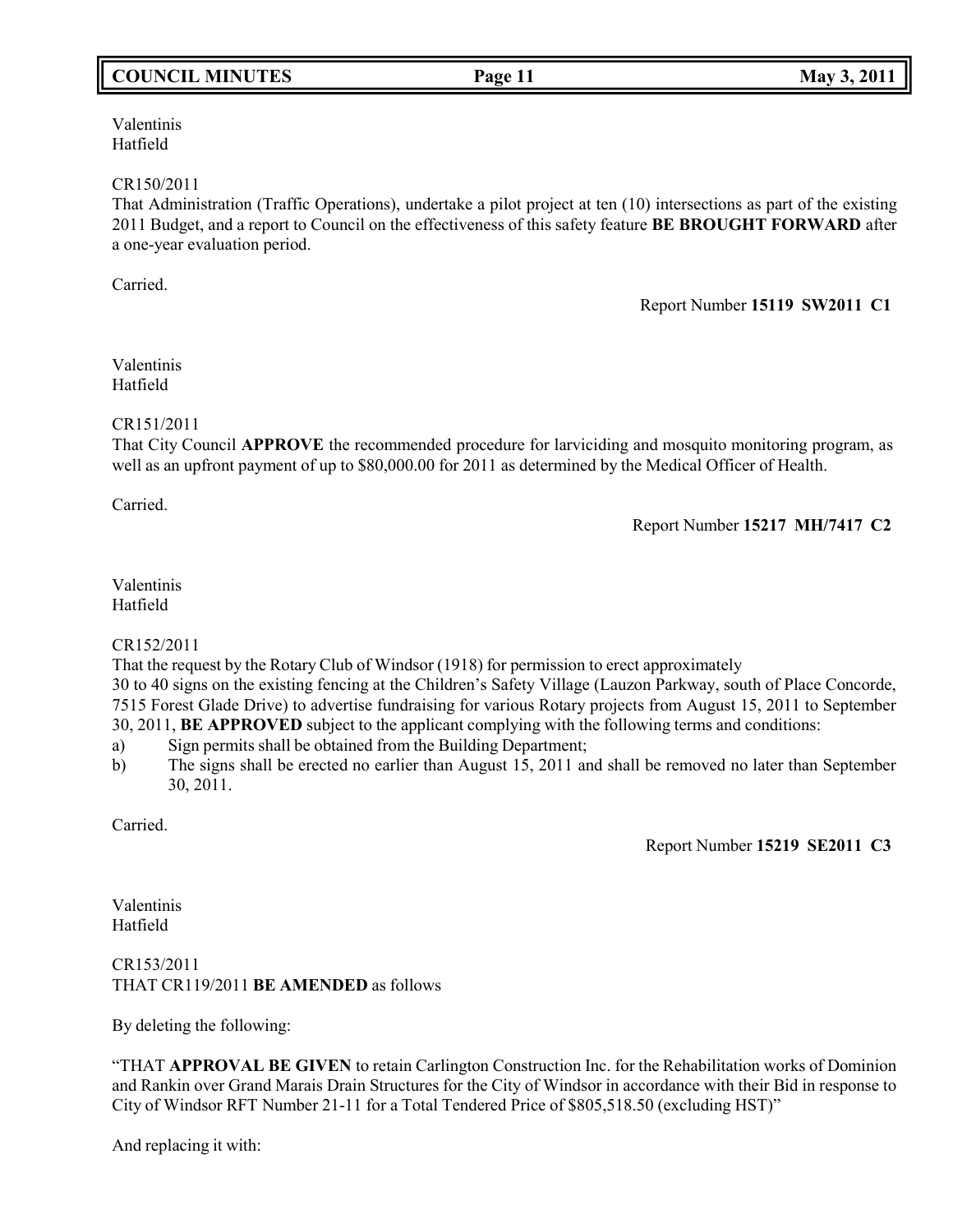"THAT **APPROVAL BE GIVEN** to retain Carlington Construction Inc. for the Rehabilitation works of Dominion and Rankin over Grand Marais Drain Structures for the City of Windsor in accordance with their Bid in response to City of Windsor RFT Number 21-11 for a Total Tendered Price of \$805,118.50 (excluding HST)".

Carried.

Report Number **15223 SW/11022 C4**

Jones Marra

CR154/2011

THAT the Municipality **CONTINUE** with the use of optional tax classes of office building, shopping center, parking lot/vacant land, and large industrial.

THAT City Council **ADOPT** the ratios as set out in appendix J for the 2011 taxation year.

THAT tax reductions for the first and second sub-classes of farmland awaiting development

**BE RECONFIRMED** at their present level of 65% and 30% respectively.

THAT the Municipality adopt the default reductions rates on vacant commercial and industrial tax classes of 30% and 35% respectively.

THAT the Municipality **SET** the threshold on the tax level for eligible new construction at 100%.

THAT the 2010 capping program **BE APPROVED** to reflect the parameters comprising the following optional tools:

- i. Establishing a maximum increase threshold at the greater of: 10% of the previous year's annualized capped tax and 5% of the previous year's annualized CVA tax for eligible property and
- ii. Imposing a threshold adjustment for capped properties where the required billing adjustment (credits only) is within \$250 of the properties' CVA tax; and
- iii. Those properties that have reached their CVA tax destination be excluded; and
- iv. Those properties that will cross over their CVA tax destination be excluded; and

THAT the Municipality **REAFFIRMS** to fund the cost of capping through the claw-back mechanism.

THAT City Council **AUTHORIZE** the Chief Financial Officer and City Treasurer to make application to the Minister of Finance for matching education rate reductions; and

THAT Administration **BE REQUESTED** to provide a comprehensive report prior to the October tax deadline regarding the possible collapse of the two classes.

Carried. Councillor Halberstadt voting nay.

Report Number **15133 AF2011 5**

Marra Hatfield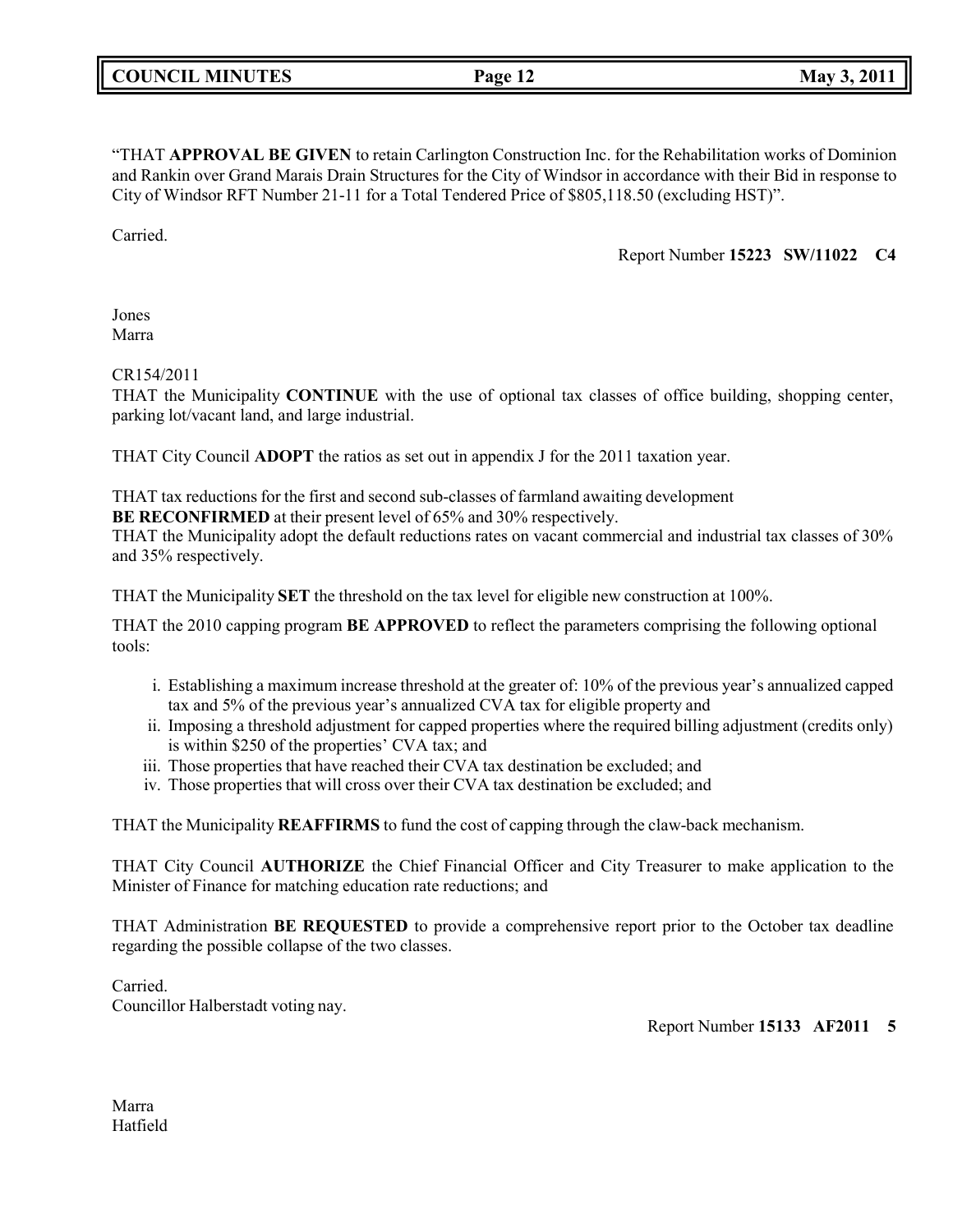# **COUNCIL MINUTES Page 13 May 3, 2011**

## CR155/2011

- I. That Council **DESIGNATE**:
	- a) the area generally bounded by Central Avenue to the west, Tecumseh Road East to the south, Riverdale Avenue to the east and Riverside Drive East to the north (Drawing C-3090); and
	- b) the area generally bounded by Lauzon Road to the west, E.C. Row Expressway to the south, Banwell Road to the east, Tecumseh Road East to the north (Drawing C-3091); and
	- c) the area generally bounded by Pillette Road to the west, E.C. Row Expressway to the south, Jefferson Boulevard to the east and Tecumseh Road East to the north (Drawing C-3092)

as a Downspout Disconnection Area under By-Law 26-2008, to facilitate stormwater management by the City Engineer; and

- II. That downspout disconnection in these areas be voluntary and **BE FUNDED** by Capital Works budgets and any additional funding that the City of Windsor and Essex Region Conservation Authority (ERCA) can obtain from Provincial programs; and
- III. That the City of Windsor **CONSIDER** mandating disconnection in the Downspout Disconnection Areas based upon an evaluation of the success of the voluntary program and legal authority; and
- IV. That Administration **BRING FORWARD** for the 2011 Capital Budget, a voluntary Basement Flooding Protection Subsidy Program for existing residential (single family and duplex homes), in the City's Downspout Disconnection areas, and that the City of Windsor subsidize the following items:
	- a) Eighty percent (80%) up to (maximum of \$1,000 total) for the installation of a backwater valve on storm or sanitary connections; and
	- b) Eighty percent (80%) up to a maximum of \$1,750 for installation of a sump pump to disconnect foundation drains; and
	- c) Eighty percent (80%) up to maximum of \$2,800 for the installation of a backwater valve and sump pump; and
	- d) Eighty percent (80%) to a maximum of \$400 to disconnect foundation drains (weeping tiles).

Subject to the following conditions:

- Subsidies will be provided one time only for each eligible installation, per property, and on a nofault basis. It will be required that downspout disconnection be completed in order to complete the payment for the property.
- Only areas described in Drawings C-3090, C-3091 and C-3092 will qualify for this program.
- All of the above (items a-d) would be subject to an application first being approved by the City Engineer and then, second, issuance of a Plumbing Permit by the Chief Building Official and finally, completion of inspections by a Building Inspector; and
- V. That the programs noted in Recommendations I, II and IV, **BE AVAILABLE** to existing homes within the Downspout Disconnection Areas effective retroactively to June 6, 2010, provided that homeowners are able to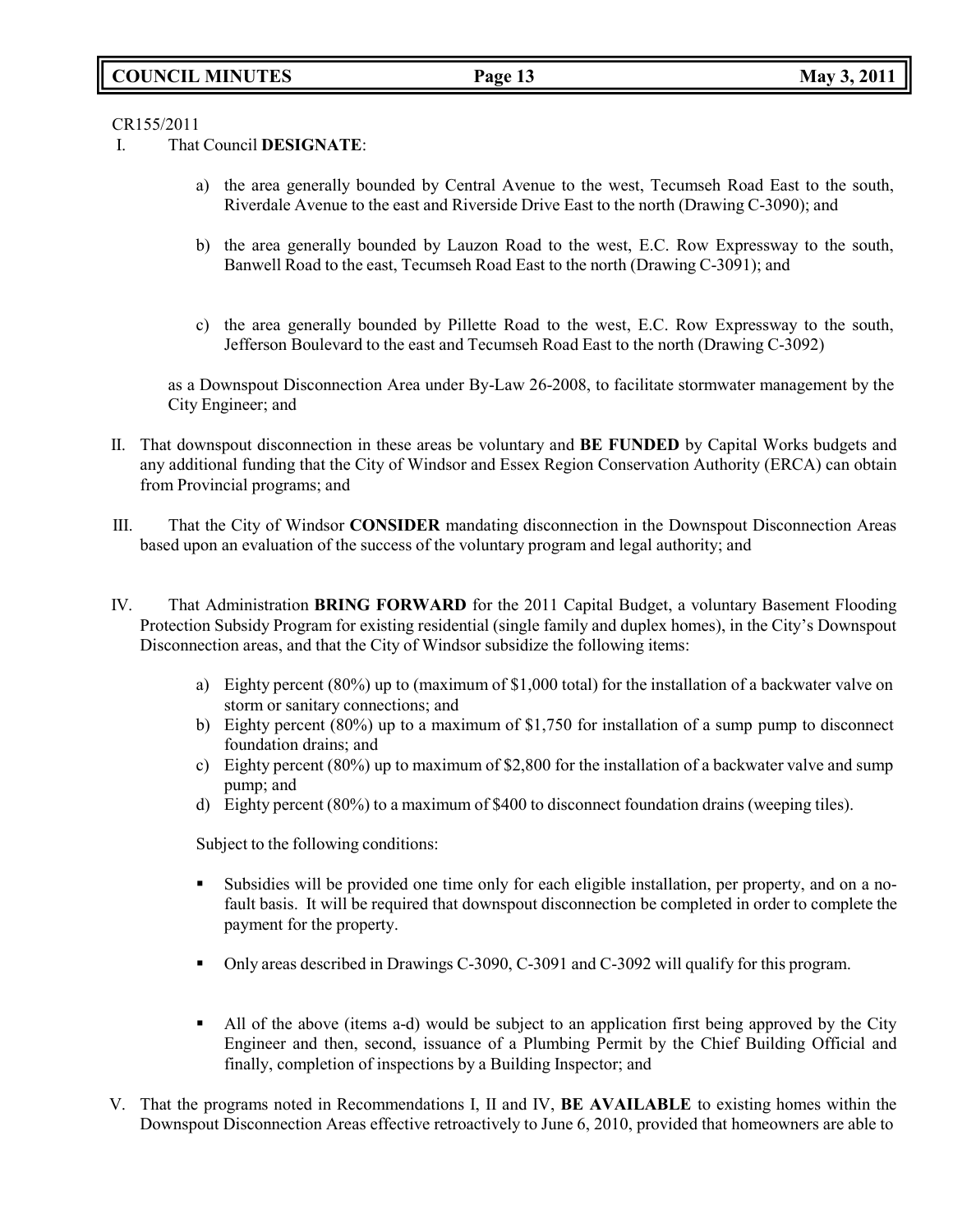present appropriate documentation verifying installation and have obtained a plumbing permit as applicable; and

- VI. That the policy **BE REVIEWED** on an annual basis to evaluate the success of achieving the program's goals with the possibility of expanding it to other areas within the City, and
- VII. That Administration **INVESTIGATE** developing a Flood Protection Bylaw for newly constructed residential properties which would make backflow valves on both sanitary and storm connections, sump pump overflows, and lot grading systems mandatory for Downspout Disconnection areas and report its findings and recommendations; and
- VIII. That the City of Windsor **PARTICIPATE** in the Insurance Bureau of Canada study with respect to residential basement flooding currently being conducted in several cities across Canada, and that the information **BE PROVIDED** as needed, and that it be requested that they share this information with the City of Windsor; and
	- IX. That Administration **BRING FORWARD**, as part of the annual Capital Budgets, funds for spot sewer repairs identified by Close Circuit Television (CCTV) inspection.

Carried.

Report Number **15162 SW2011 6**

Valentinis Hatfield

## CR156/2011

- 1. THAT Council **RECEIVE FOR INFORMATION** the 2010 Year-end Operating Budget Variance Report, dated April 7, 2011; and
- 2. THAT Consistent with normal practice Council **APPROVE** the transfer of the 2010 net year end operating surplus of \$2,307,758 to the Budget Stabilization Reserve Fund; and
- 3. THAT, in order to avoid the need to re-budget for various items, Council **APPROVE** \$3,210,380 in budget carryovers as detailed in Appendix  $C - 2010$  Budget Carry-Forwards; and
- 4. THAT Council **APPROVE** the balancing of and transfers from capital projects, as detailed in Appendix D; and
- 5. THAT Council **APPROVE** Windsor Tunnel Commission CDN Reserve Fund (F148) and USD Reserve Fund (F149) to be closed as per CR130/2010; and
- 6. THAT pursuant to Bill 124 legislation, Council **APPROVE** the transfer of \$1,682,830 from the Building Permit Reserve to the Operating Fund, in order to recover the net building permits related expenditures incurred during 2010 in the Operating Fund; and
- 7. THAT Council **APPROVE** the establishment of a Tax Appeals Reserve Fund starting in Fiscal year 2010 and that any surplus/deficit in the Municipal Taxation account will be funded from /returned to this Reserve Fund on an annual basis subject to the approval of the CFO and City Treasurer; and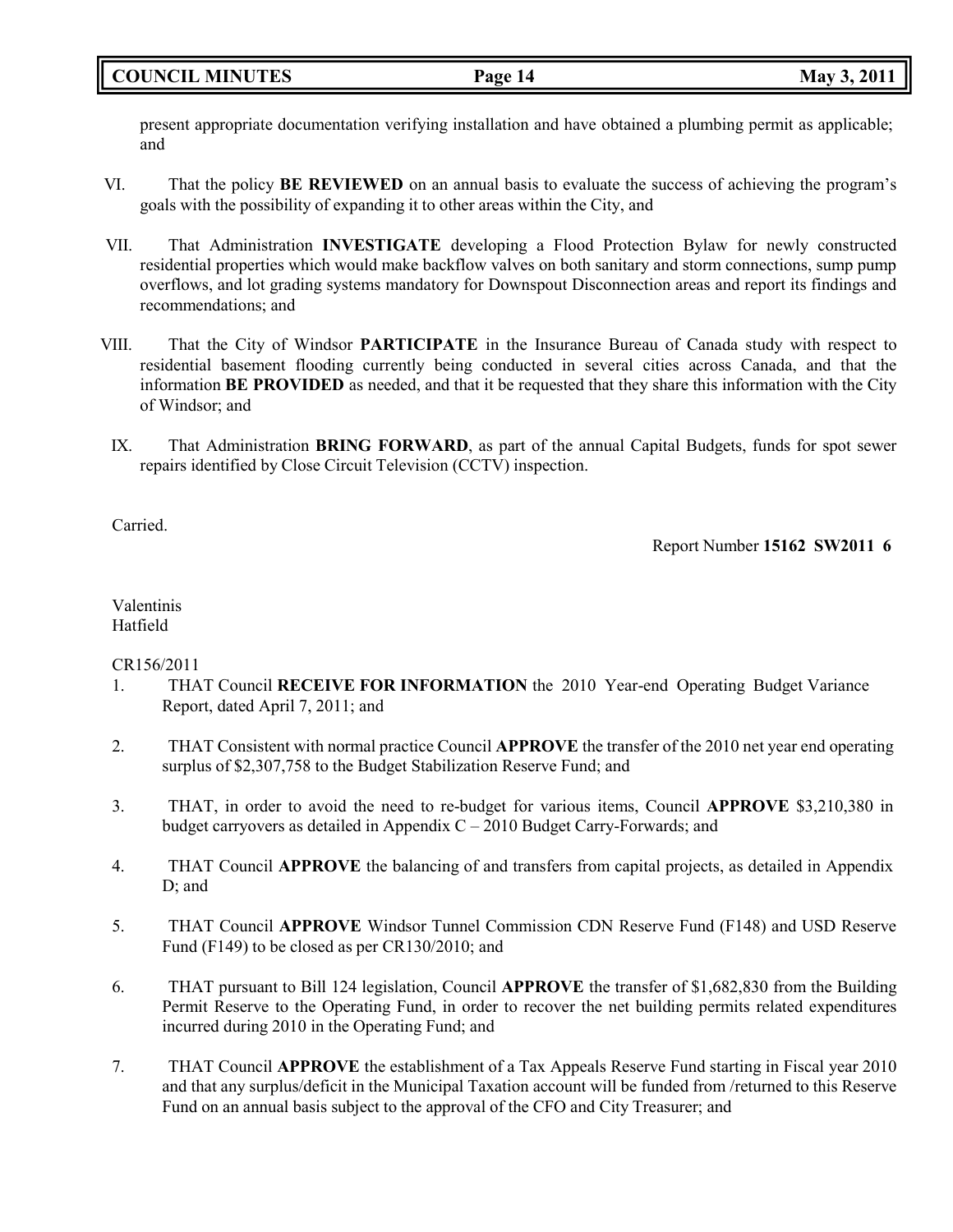**COUNCIL MINUTES Page 15 May 3, 2011**

- 8. THAT Council **APPROVE** the establishment of a Fire Clothing Reserve Account and that any surplus/deficit in the fire clothing account budgeted under Firefighting Department #0191110 will be funded from /returned to this Reserve account on an annual basis subject to the approval of the CFO and City Treasurer; and
- 9. THAT Council **APPROVE** the establishment of a Non-Union Salary Market Review Reserve Account and that the approved annual operating budget be transferred to this reserve account subject to the approval of the CFO and City Treasurer; and
- 10. THAT Council **APPROVE** the establishment of a Succession Planning Reserve Account and that the annual approved budget related to this matter be transferred to this reserve account subject to the approval of the CFO and City Treasure; and r
- 11. THAT Council **APPROVE** the establishment of a Municipal Elections Reserve Account and transfer the 2010 surplus of \$56,040.10 from operating fund to this reserve account; and
- 12. THAT Council **APPROVE** the following transfers, of a housekeeping nature, to/from various reserves; and
	- a. The transfer of \$38,512.61 from the Capital Expenditure Reserve Fund #160 to Legal Property Operating Account (Dept ID #0122960) to fund transitional costs related to the temporary upkeep of Riverside and Adstoll Arenas and Edward Community Centre.
	- b. The transfer of \$11,318.80 from the Budget Stabilization Reserve Fund #139 for non-union Labour Relation costs incurred in the operating budget.
	- c. The transfer of \$118,178.82 from the Budget Stabilization Reserve Fund #139 for retro payments made to Health and Safety Advisors based on the results of reviews by the Non Union Job Evaluation Committee.
	- d. The transfer of \$900 from the Budget Stabilization Reserve Fund# 139 for expenses approved by the Windsor Bicycling Committee.
	- e. The transfer of \$ 12,390.29 from the Budget Stabilization Reserve Fund #139 for Spitfire Parade expenses.

Carried.

Report Number **15235 AFB/10824 C7**

#### Marra Jones

## CR157/2011

- I. That Official Plan Amendment #76, the "General Housekeeping Amendment" **BE ADOPTED** by Council and **BE FORWARDED** to the Minister of Municipal Affairs and Housing for approval, pursuant to Section 17(34) of the *Planning Act*; and
- II. That Council **DECLARE** to the Minister of Municipal Affairs and Housing that Official Plan Amendment #76, the "General Housekeeping Amendment" meets the requirements of Section 26(1) (a) (i), (ii)) and (iii) of the *Planning Act*.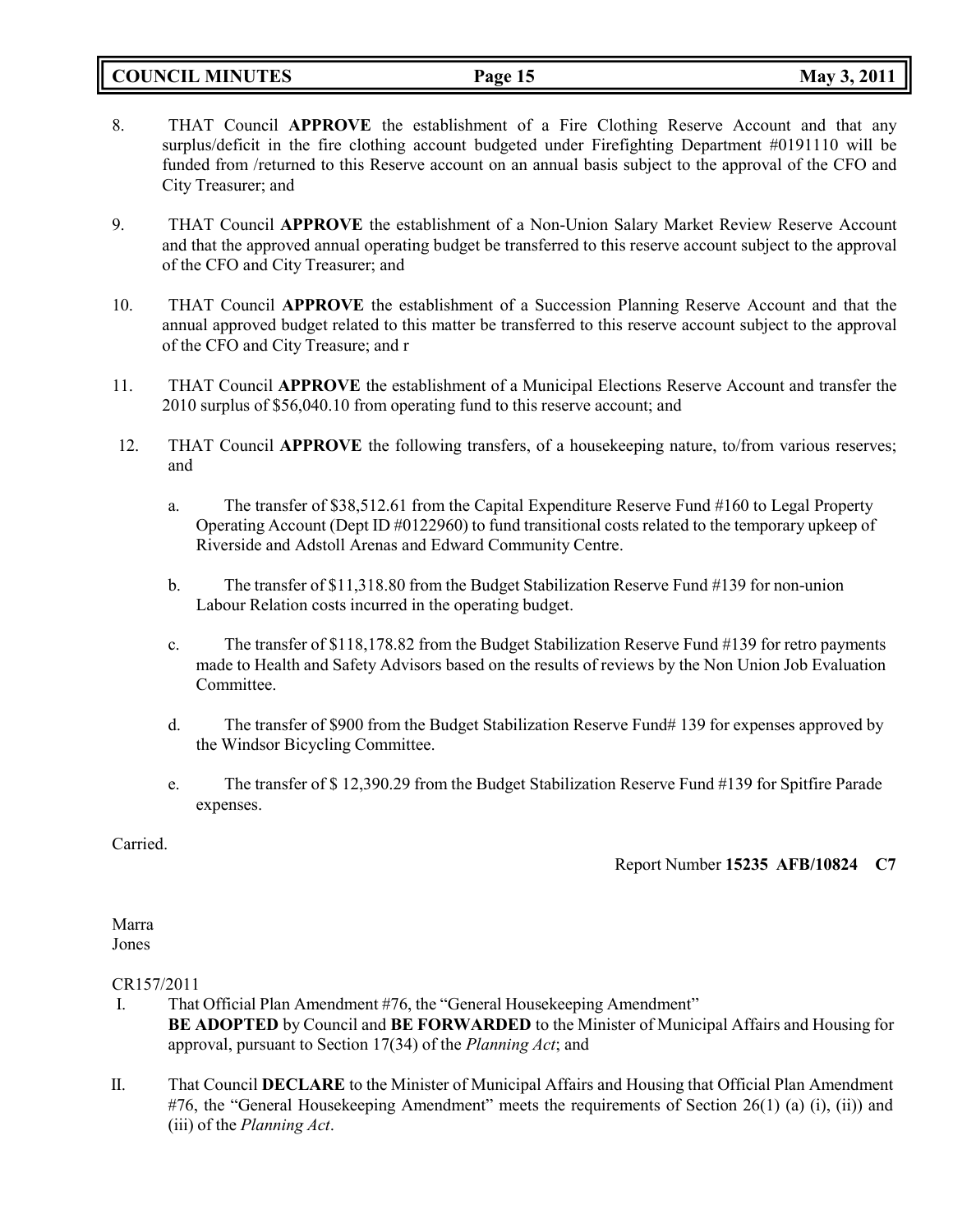## **COUNCIL MINUTES Page 16 May 3, 2011**

## Carried.

Valentinis Hatfield

CR158/2011

That the request from the Downtown Windsor Business Improvement Association (DWBIA) to stage the 1st Annual DWBIA Air Balloon Festival in the downtown core of Windsor, and a Temporary Road closure of Ouellette Avenue, University Avenue West, Chatham Street East and West, Pitt Street East and West, Riverside Drive East and West from 5:00 a.m. July 30 to 2:00 a.m. August 1, 2011 **AND FURTHER** a Noise Bylaw Exemption from 9:00 a.m. to midnight, July 30 and 9:00 a.m. to 11:00 p.m. July 31, 2011 **BE APPROVED** subject to the standard Special Events Terms and Conditions previously approved by Council.

**AND FURTHER**, that the request from the DWBIA **TO WAIVE** the fees associated for the Temporary Road Closures and Noise Bylaw Waiver **BE APPROVED,** and that these costs **BE CHARGED** to the Budget Stabilization Reserve Fund.

Carried.

Report Number **15228 SR/11039 9**

## Valentinis Hatfield

### CR159/2011

That Council **ADOPT** By-law 6-2011 for the construction of a new access bridge over the Watson Drain in accordance with Section 58 of *the Drainage Act*.

Carried.

Report Number **15224 SW/10544 C10**

Gignac Jones

## CR160/2011

THAT City Council **RECEIVE FOR INFORMATION** the Case Study "Enhanced Proactive Property Tax Arrears Approach, April 2011";

THAT City Council **DIRECT** Administration to continue to address property tax arrears by way of the Guiding Principles with Principle No. 5 being amended to reflect that once enrolled in a payment plan, property owners within Category B are entitled to 2 missed payments without corrective action after which the registration process will commence;

THAT City Council **APPROVE** the extension of the previously approved additional resources, on a temporary basis, to continue with the collection of property tax arrears:

One (1) Financial Analyst One (1) Tax Accounts and Collections Control Clerk Two (2) Tax Registration Clerks and;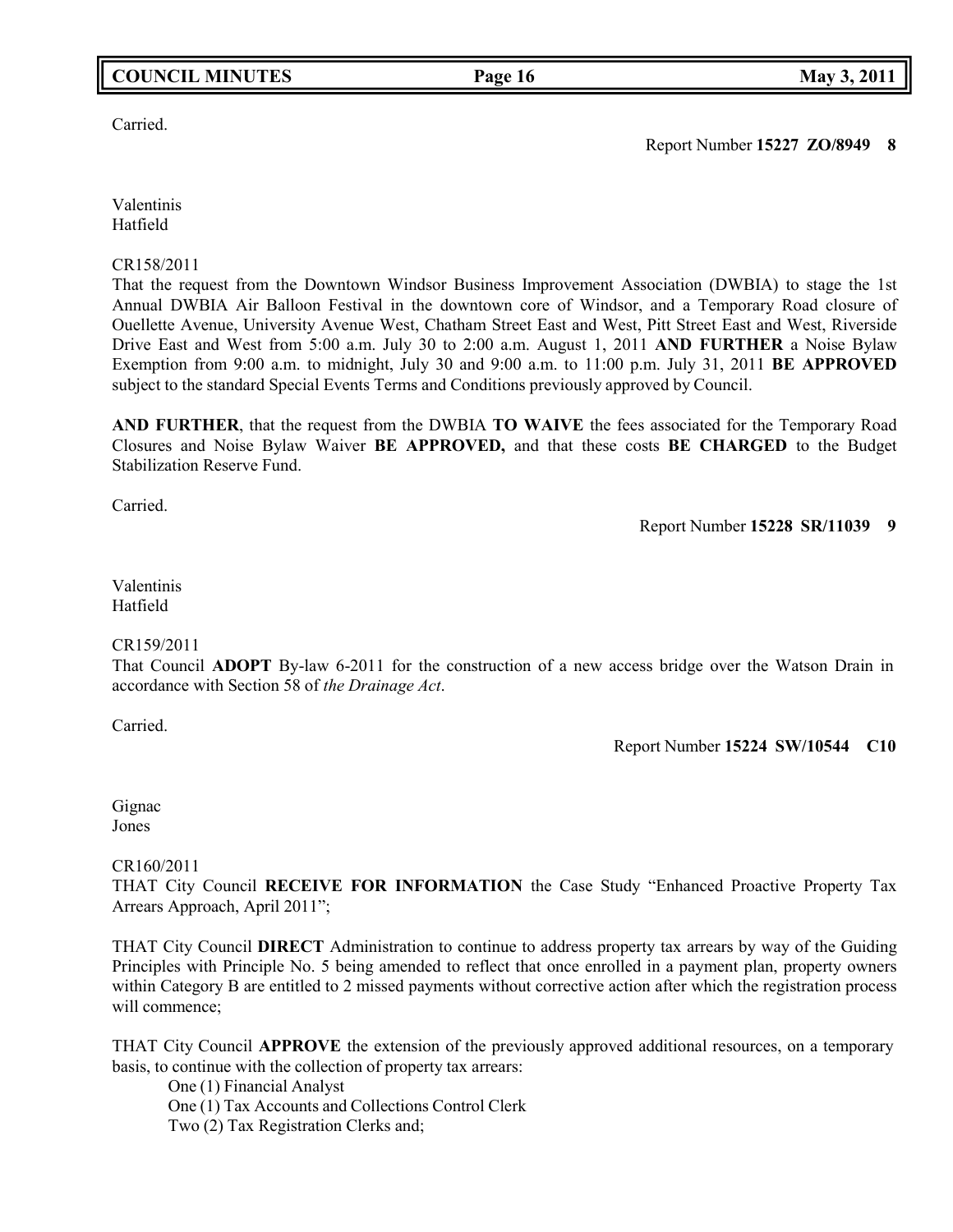# **COUNCIL MINUTES Page 17 May 3, 2011**

THAT the salary costs associated with the temporary positions be funded from the penalty and interest revenue received from the tax arrears and;

THAT the temporary positions **BE APPROVED** through to December 31, 2012.

Carried.

Report Number **15232 AF2011 11**

Valentinis Hatfield

## CR161/2011

I. THAT the following low tender **BE ACCEPTED:**

| <b>Tenderer:</b>             | <b>Front Construction</b><br>740 Morton Drive, Unit 1<br>Windsor, Ontario N9J 3V2             |
|------------------------------|-----------------------------------------------------------------------------------------------|
| Work:                        | Rehabilitation of E.C. Row Expressway Westbound at<br>Dougall Avenue Structure - Tender 28-11 |
| <b>Total Tendered Price:</b> | \$1,882,831.86 (excluding HST)                                                                |
| <b>Accounts Charged:</b>     | 007-5310-1790-02942-7101004                                                                   |

AND THAT the Chief Administrative Officer and City Clerk **BE AUTHORIZED** to sign a contract, satisfactory in form to the City Solicitor, technical content to the City Engineer, and financial content to the Chief Financial Officer and City Treasurer, with Front Construction for Tender No. 28-11.

- II. THAT **APPROVAL BE GIVEN** to undertake an expenditure of \$1,882,831.86 excluding H.S.T. for the bridge rehabilitation of the E.C. Row Westbound Dougall Avenue structure, to be funded from the approved 2009 and 2010 Capital Budget for E.C. Row Rehabilitation and Bridge Rehabilitation (Project ID No's. 7091023 and 7101004).
- III. THAT **APPROVAL BE GIVEN** to undertake an expenditure of up to an amount of \$142,000.00, plus HST, for the retention of Dillon Consulting Limited, as outlined for site observation and contract administration of Tender No. 28-11, in accordance with their Proposal for Engineering Services dated April 19, 2011 said fee to be in accordance with the most recent Schedule of Fees published by the Professional Engineers of Ontario;

AND FURTHER, THAT the Chief Administrative Officer and City Clerk **BE AUTHORIZED** to sign an agreement, satisfactory in form to the City Solicitor, in financial content to the City Treasurer, and in technical content to the City Engineer. Carried.

Report Number **15231 SW/11040 C12**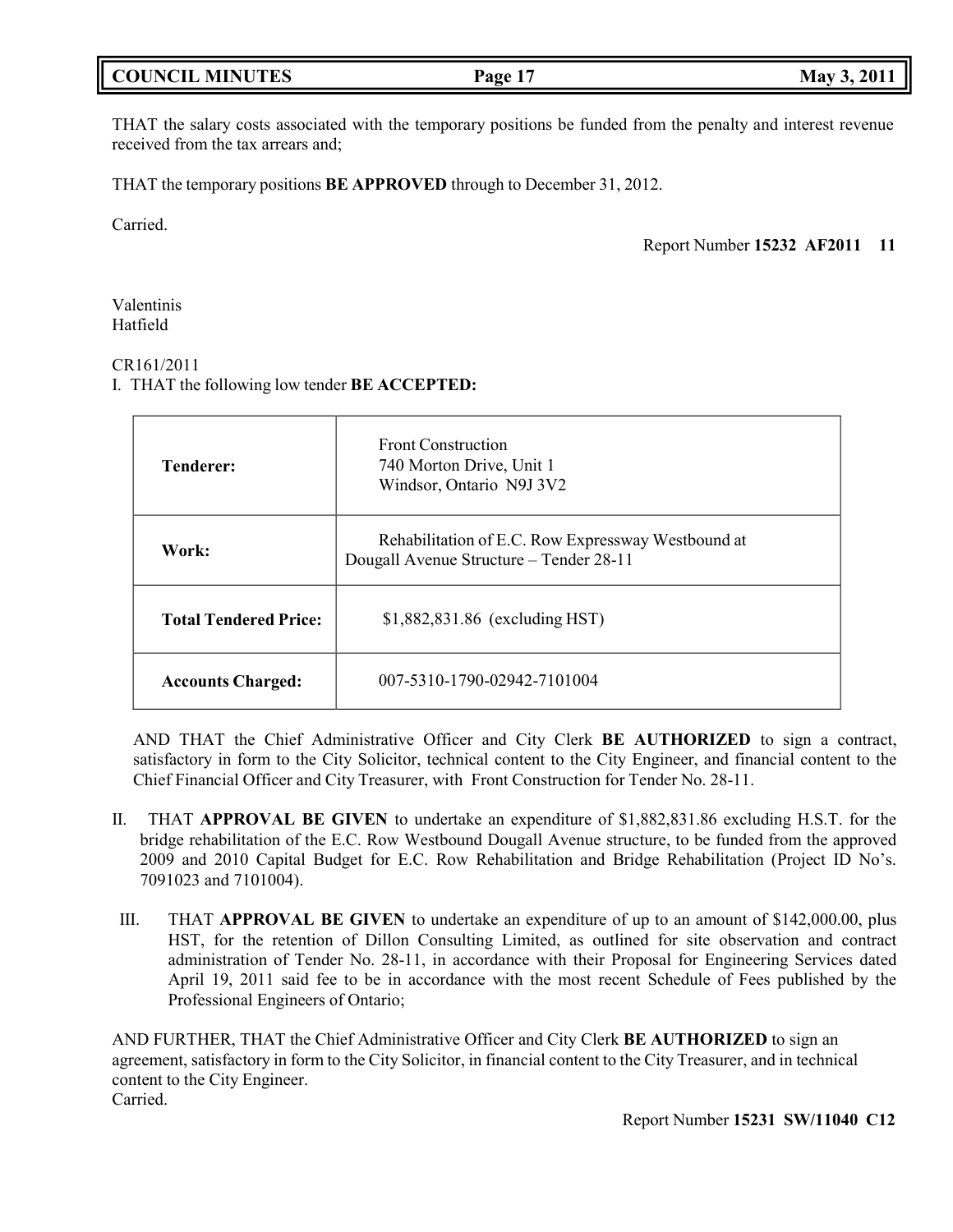# **COUNCIL MINUTES Page 18 May 3, 2011**

Valentinis Hatfield

## CR162/2011

That City Council **APPROVE** funding in the amount of \$60,000 for the purposes of the Windsor Essex Active Retirement Community Initiative (WEARCI) for 2011, subject to equal contribution by the County of Essex, and that these funds be administered by the Windsor Essex Economic Development Corporation (WEDEC); and

That decisions for WEARCI funding in subsequent years **BE DEFERRED** to budget deliberations in 2012.

Carried.

Report Number **15225 APR/10339 C13**

Valentinis Hatfield

## CR163/2011

I. That **APPROVAL BE GIVEN** to the acquisition of a vacant lot on Rankin Avenue as it sits within the boundaries of the South Cameron Woodlot.

## a] **VENDOR:**

John Malac, Lynne Malac, Mirto Lenisa, Anna Lenisa c/o Mr. John Malac 8658 Riverside Drive East Windsor, Ontario N8S 1E9

## b] **PROPERTY:**

A vacant 40' x 100' lot located on the east side of Rankin Avenue, south of Kenora Street and described legally as Lot 579, Registered Plan 1325

c] **ACQUISITION PRICE:** \$21,000.00 plus taxes as applicable

## d] **TERMS AND CONDITIONS:**

The City agrees to pay reasonable legal fees and disbursements of the Vendor in order to complete the transaction.

### **ACCOUNT NUMBER:** 007-5210-7035104 (Parkland Acquisition)

II. That the Chief Administrative Officer and the City Clerk **BE AUTHORIZED** to sign any required written documentation prepared in form and content satisfactory to the City Solicitor or designate and that the transaction **BE COMPLETED** electronically pursuant to By-Law 366-2003.

Carried.

Report Number **15238 APM2011 C14**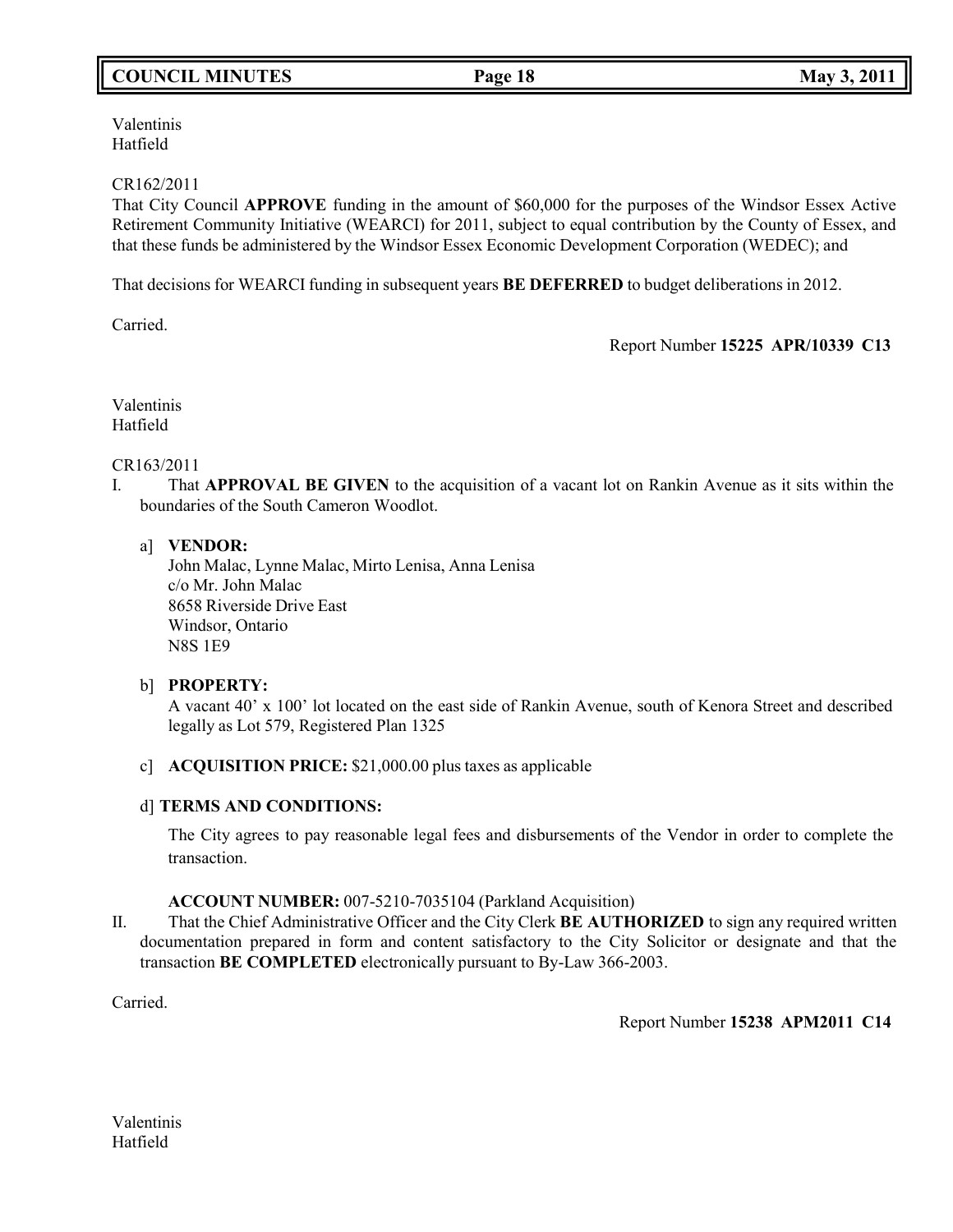| <b>COUNCIL MINUTES</b><br>Page 19 | May 3, 2011 |
|-----------------------------------|-------------|
|-----------------------------------|-------------|

## CR164/2011

That the *attached* bi-weekly schedule of City Council meetings and the monthly Standing Committee meetings for the remainder of 2011 and along with "Deadlines for Submissions of Reports Scheduled for Consideration at City Council Meetings" and the "Deadlines for Submissions of Reports Scheduled for Consideration at Standing Committee Meetings" for May 1, 2011 to December 31, 2011 **BE APPROVED**.

Carried.

Report Number **15246 ACO2011 C15**

**Appendices** Schedule of Meetings Deadline Submissions

Valentinis Hatfield

CR165/2011

**THAT** City Council **APPROVE** the revised Travel and Business Expense Policy, attached to this report as Appendix A; and

**THAT** Administration **BE DIRECTED** to implement the training and communication required to facilitate compliance with the revised policy.

Carried.

Report Number **15237 AF2011 C16**

**Appendices** Policy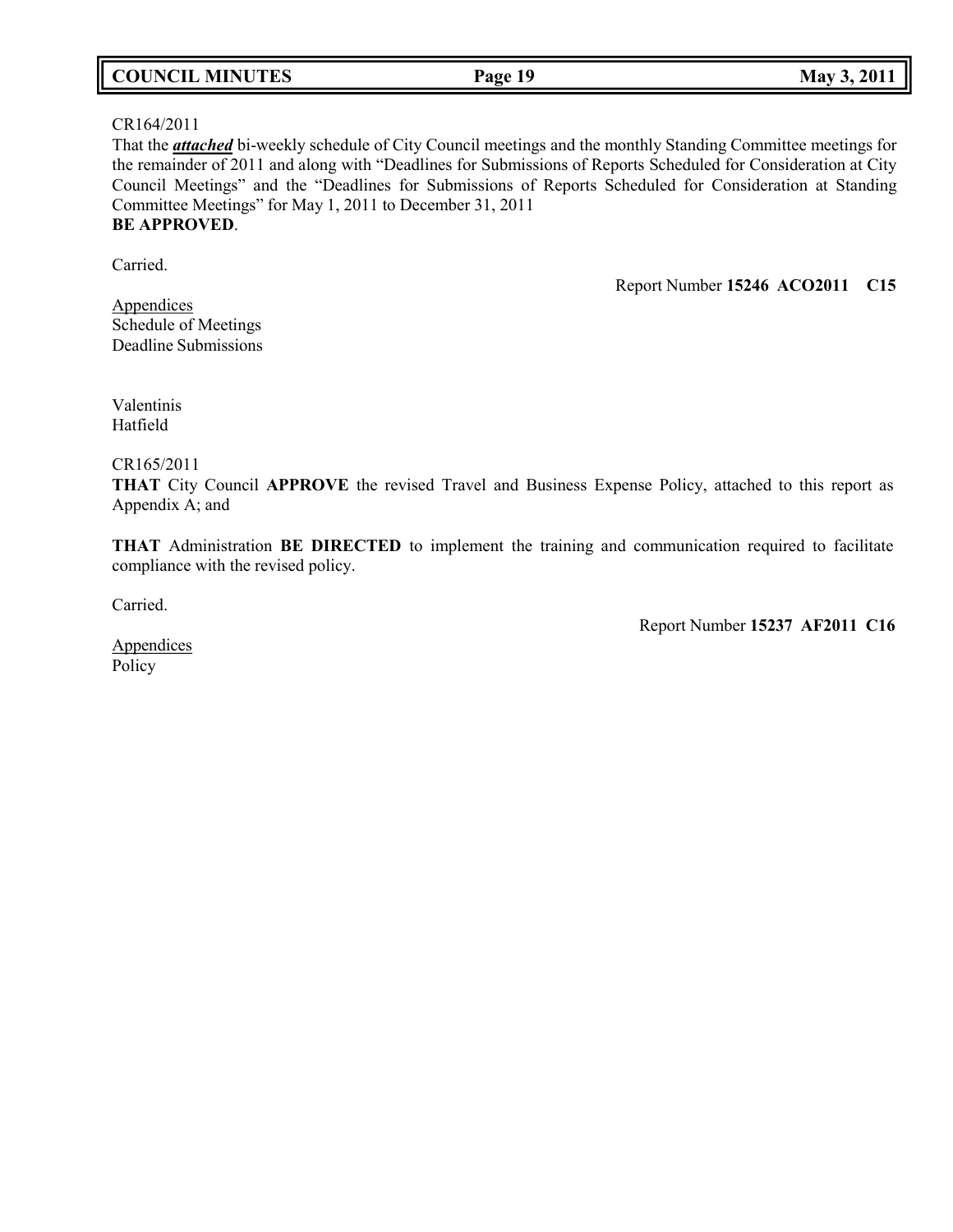| <b>COUNCIL MINUTES</b> |  |
|------------------------|--|
|------------------------|--|

**COUNCIL EXECUTE: COUNCIL EXECUTE: Page 20 May** 3, 2011

**ADOPTED** by Council at its meeting held May 3, 2011 [**M114-2011**] VC/bm

# **SPECIAL MEETING OF COUNCIL – IN CAMERA May 3, 2011**

## **Meeting called to order at: 3:24 p.m.**

# **Members in Attendance:**

Mayor E. Francis (arrives at 3:26 p.m.) Councillor R. Jones Councillor A. Halberstadt Councillor F. Valentinis Councillor B. Marra Councillor P. Hatfield Councillor J. Gignac Councillor A. Maghnieh Councillor E. Sleiman

## **Members Absent:**

Councillor D. Dilkens Councillor H. Payne

## **Also in attendance:**

H. Reidel, Chief Administrative Officer R. Warsh, Community Development and Health Commissioner M. Sonego, City Engineer G. Wilkki, City Solicitor V. Critchley, City Clerk O. Colucci, Chief Financial Officer J. Guthrie, Deputy Treasurer Taxation and Financial Projects (Item 3)

**Verbal Motion is presented by Councillor Marra, seconded by Councillor Gignac, that Rule 3.3 (a) of the** *Procedure By-law, 420-2001 as amended,* **be waived to add the following Agenda items:**

- **5. Personal Matter – about an identifiable individual**
- **6. Property Matter – security of property of Corporation/disposition of land.**

**Motion Carried.**

**Verbal Motion is presented by Councillor Marra, seconded by Councillor Jones, to move in Camera for discussion of the following item(s):**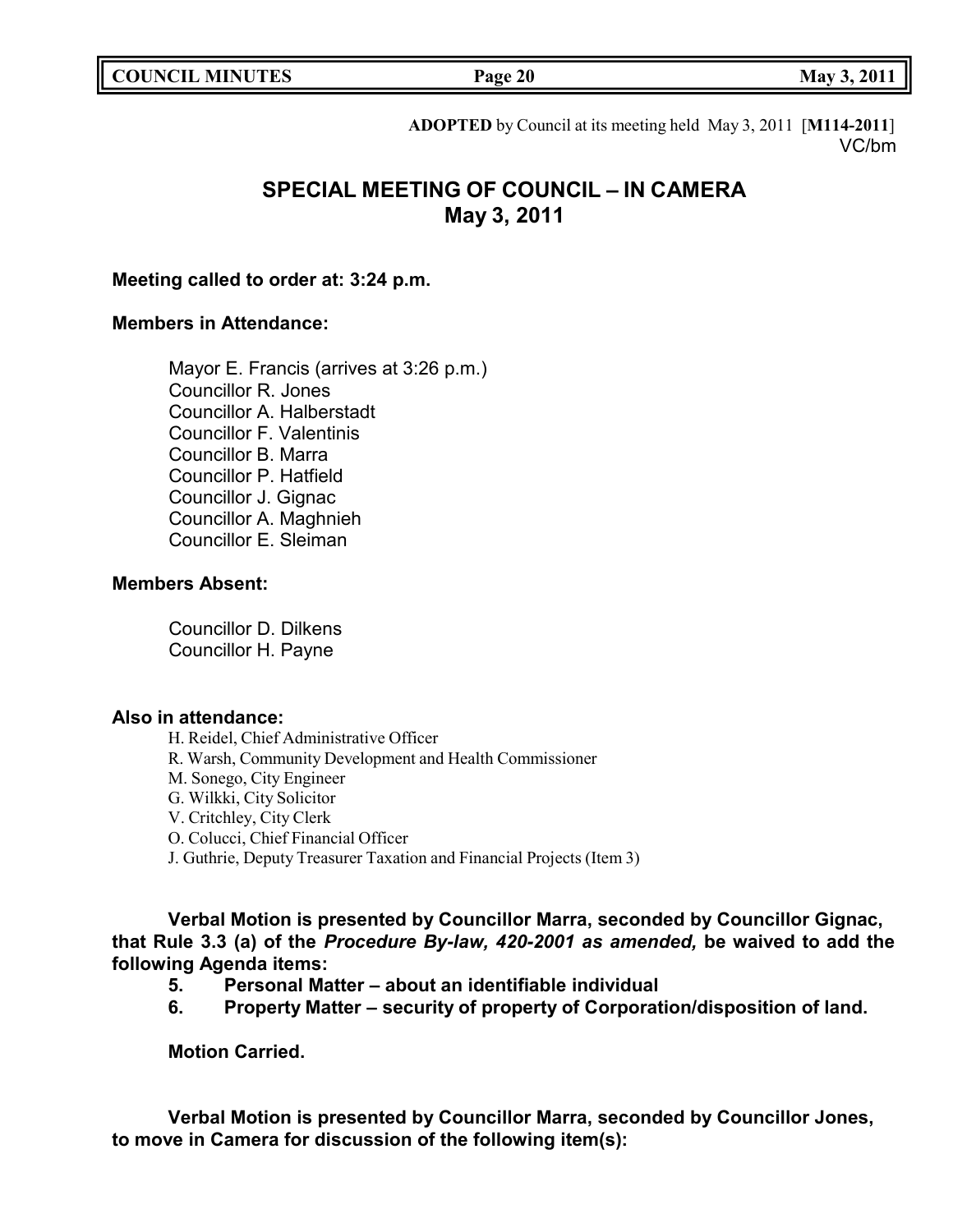| Item No. | Subject                                                                                                                                                                 | Section – Pursuant<br>to<br>Municipal Act, 2001, as<br>amended |
|----------|-------------------------------------------------------------------------------------------------------------------------------------------------------------------------|----------------------------------------------------------------|
| 1.       | Legal matter – settlement                                                                                                                                               | 239(2)(e)                                                      |
| 2.       | Legal matter - litigation<br>NOTE: See also Item 6<br>Regular<br>on<br>Agenda. This matter deferred at April 6 <sup>th</sup><br><b>Capital Budget meeting. DEFERRED</b> | 239(2)(e)(f)                                                   |
| 3.       | Legal matter – appeals                                                                                                                                                  | 239(2)(e)                                                      |
| 4.       | Legal/Property matter – lease update                                                                                                                                    | 239(2)(a)                                                      |
| 5.       | Personal matter – about an identifiable<br>individual – ADDED                                                                                                           | 239(2)(b)                                                      |
| 6.       | Property matter – security of property of<br><b>Corporation/disposition of land - ADDED</b>                                                                             | 239(2)(a)(c)                                                   |

## **Motion Carried.**

## **Declarations of Pecuniary Interest:**

Councillor Valentinis declares an interest and abstains from voting on Item 6 respecting disposition of land as it involves his employer, St. Clair College.

## **Discussion on the items of business. (Items 1, 2(deferred), 3, 4, 6 and 5)**

**Verbal Motion is presented by Councillor Valentinis, seconded by Councillor Gignac, to move back into public session.**

**Motion Carried.**

**Moved by Councillor Hatfield, seconded by Councillor Marra,**

**THAT the Clerk BE DIRECTED to transmit the recommendation(s) contained in the report(s) discussed at the In-Camera Council Meeting held May 3, 2011 directly to Council for consideration at the next Regular Meeting.**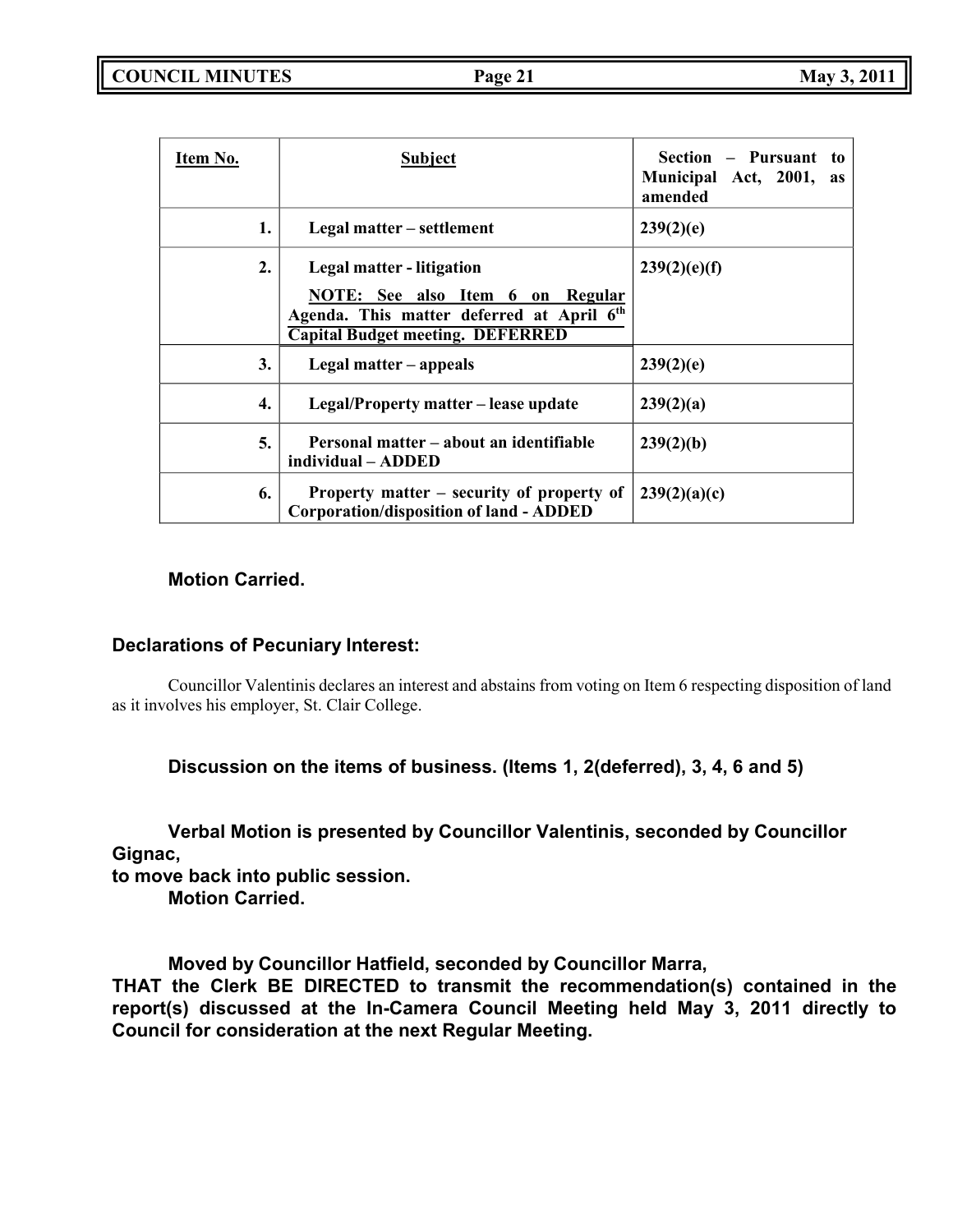1. That the confidential report from the Senior Legal Counsel and City Solicitor respecting a legal matter – settlement **BE NOTED AND FILED**.

2. That the recommendation contained in the in-camera report from the Risk Management Supervisor, Manager of Purchasing and Risk Management, City Solicitor and Chief Financial Officer and City Treasurer respecting a legal matter - litigation **BE DEFERRED**.

3. That the recommendation contained in the in-camera report from the Deputy Treasurer Taxation and Financial Projects and Chief Financial Officer and City Treasurer respecting a legal matter - appeals **BE APPROVED**.

4. That the confidential report from the City Solicitor and Chief Financial Officer and City Treasurer respecting a legal/property matter – lease update **BE RECEIVED** and that Administration **BE AUTHORIZED** to proceed in accordance with the verbal direction of Council.

# **Councillors Gignac and Jones voting nay.**

5. That the confidential verbal report from the Mayor **BE RECEIVED** and that Administration **BE AUTHORIZED** to proceed in accordance with the verbal direction of Council.

# **Councillors Halberstadt, Hatfield and Payne voting nay.**

6. That the confidential verbal report from the Mayor **BE RECEIVED** and that Administration **BE AUTHORIZED** to proceed in accordance with the verbal direction of Council.

# **Councillor Valentinis declares an interest and abstains from voting.**

# **Motion Carried.**

**Moved by Councillor Jones, seconded by Councillor Gignac, That the special meeting of council held May 3, 2011 BE ADJOURNED. (Time: 4:27 p.m.) Motion Carried.**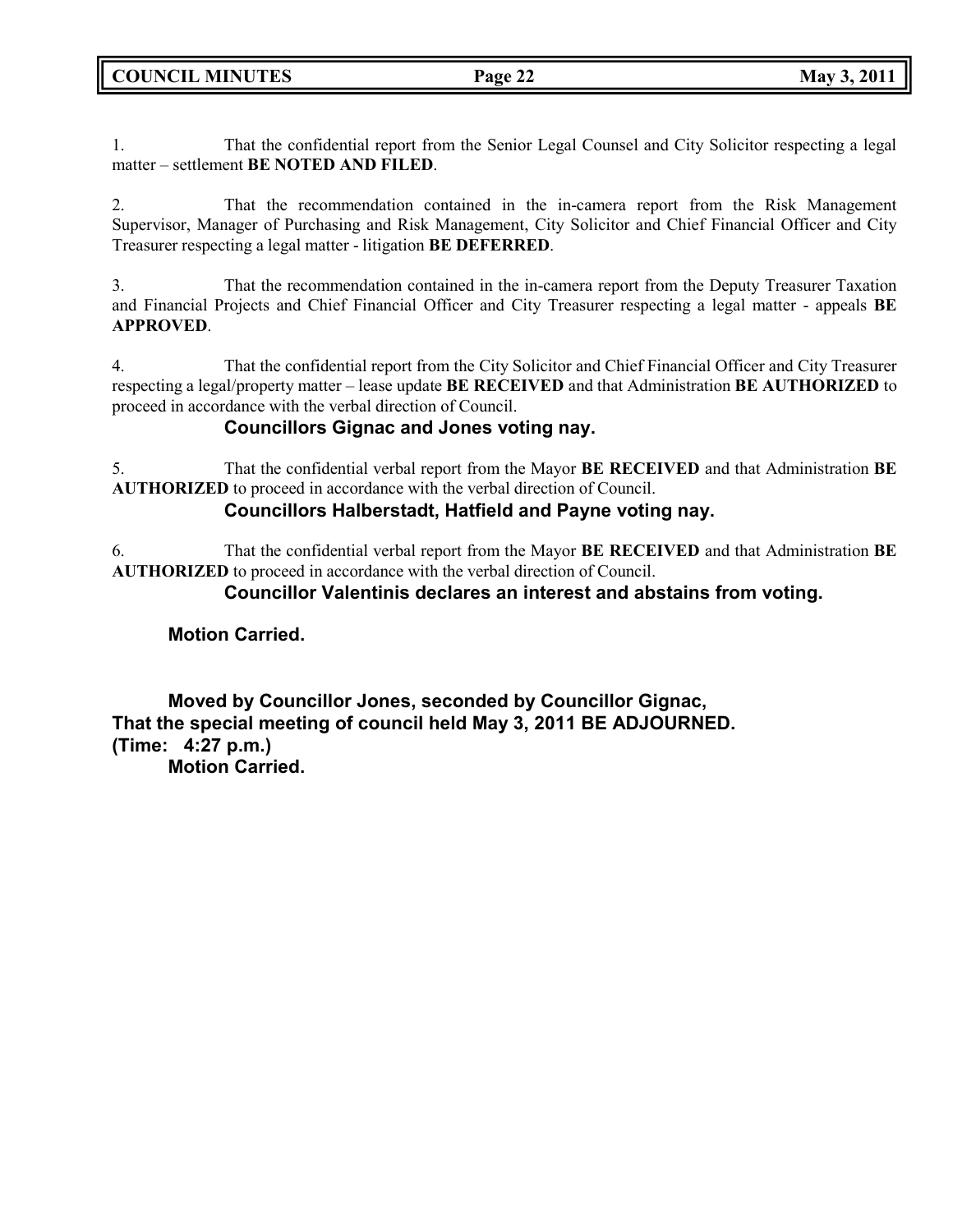| <b>COUNCIL MINUTES</b> |  |
|------------------------|--|
|------------------------|--|

**COUNCIL EXECUTE: Page 23 May** 3, 2011

**ADOPTED** by Council at its meeting held May 3, 2011 [**M115-2011**] **SV/bm Windsor, Ontario, May 3, 2011**

## **REPORT OF THE STRIKING COMMITTEE of its meeting held** May 3, 2011

| <b>PRESENT:</b> | Mayor E. Francis<br>Councillor J. Gignac |  |
|-----------------|------------------------------------------|--|
|                 |                                          |  |
|                 | Councillor R. Jones                      |  |
|                 | Councillor H. Payne                      |  |
|                 | Councillor B. Marra                      |  |
|                 | Councillor F. Valentinis                 |  |
|                 | Councillor A. Maghnieh                   |  |
|                 | Councillor P. Hatfield                   |  |
|                 | Councillor E. Sleiman                    |  |
|                 | Councillor A. Halberstadt                |  |
|                 |                                          |  |

**ABSENT:** Councillor D. Dilkens

### **Declarations of Pecuniary Interest:**

Councillor Sleiman discloses an interest during consideration of appointments to the Committee of Adjustment as his brother is an applicant.

Councillor Payne discloses an interest on the Town and Gown Committee as he is a landlord around the University area.

The Mayor discloses an interest during consideration of appointments to the EnWin Energy Board as one of the applicants is a friend of his.

Your Committee submits the following recommendations:

(1) That the resignation of Councillor Sleiman on the *Public Safety Standing Committee* **BE ACCEPTED** and further that Councillor Payne **BE APPOINTED** to the Committee to replace Councillor Sleiman.

(2) That the attached list (Appendix A) of citizen appointments to various Agencies, Boards and Commissions **BE APPROVED**, and further that all citizen appointments will be at the pleasure of Council, for the 2011-2014 term, or until successors are appointed.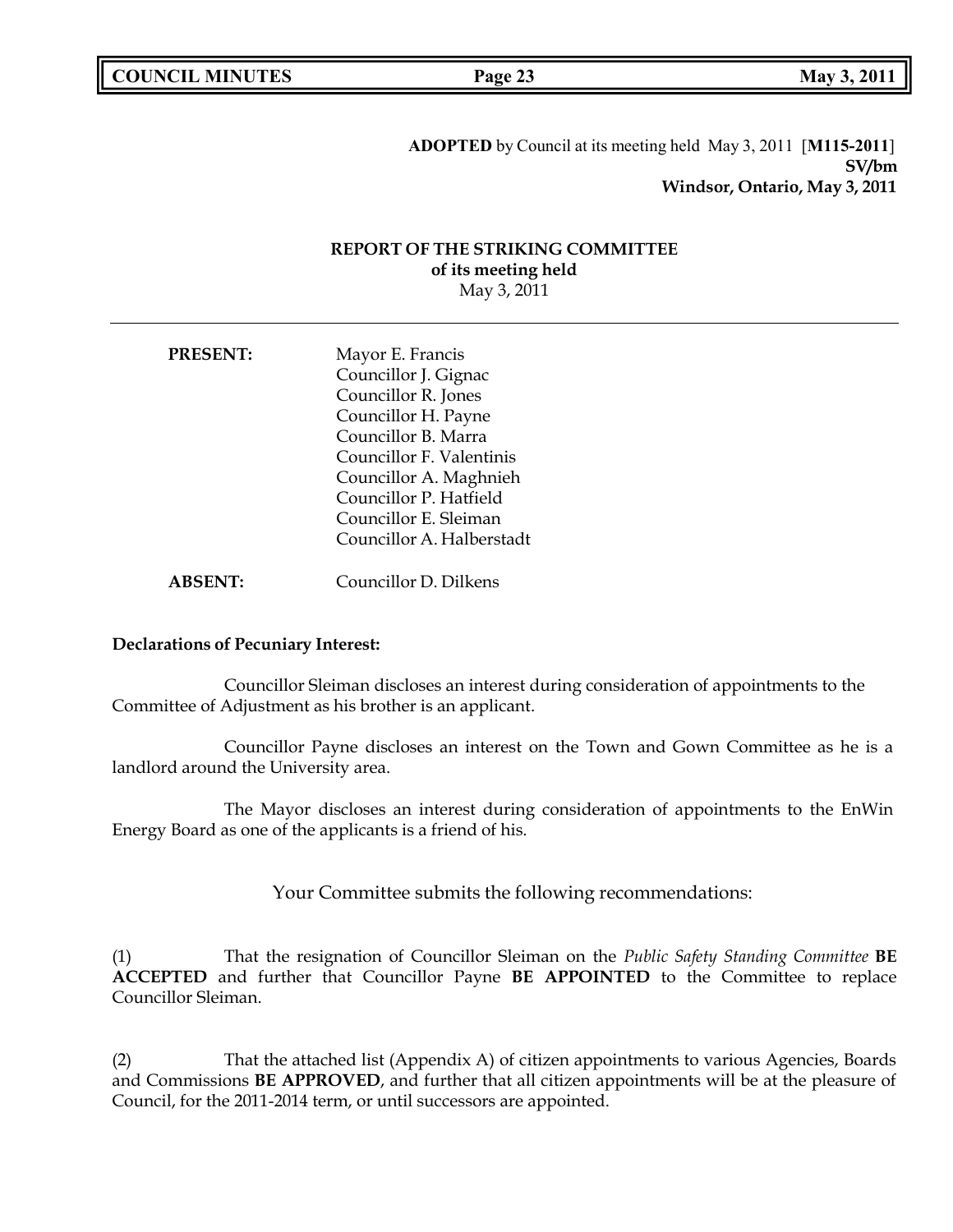(3) That consideration of appointments to the *Audit Committee* **BE DEFERRED** pending a report on governance review.

(4) That consideration of citizen appointments to the *Diversity Committee* **BE DEFERRED** pending a report from the Diversity Officer on the composition and structure of the Committee.

(5) That consideration of citizen appointments to the *Housing Advisory Committee* **BE DEFERRED** pending a report from the Community Development and Health Commissioner on structural options for the Committee.

(6) That consideration of citizen appointments to the *International Relations Committee* **BE DEFERRED** to allow Councillor Dilkens to be in attendance.

(7) That the resignation of Councillor Gignac on the *Windsor Licensing Commission* **BE ACCEPTED** and further that Councillors Magnieh and Sleiman **BE APPOINTED** to the Commission.

(8) That consideration of citizen appointments to the *Mayor's Youth Advisory Committee* **BE DEFERRED** to permit the Mayor an opportunity to review the list of applicants and prepare a recommendation for Council's consideration.

(9) That consideration of citizen appointments to the *Property Standards Committee* **BE DEFERRED** for further information.

(10) That consideration of citizen appointments to the *Seniors Advisory Committee* **BE DEFERRED**.

(11) That Councillor Maghnieh **BE APPOINTED** to the *Transit Windsor Board of Directors*.

**CHAIR** 

CITY CLERK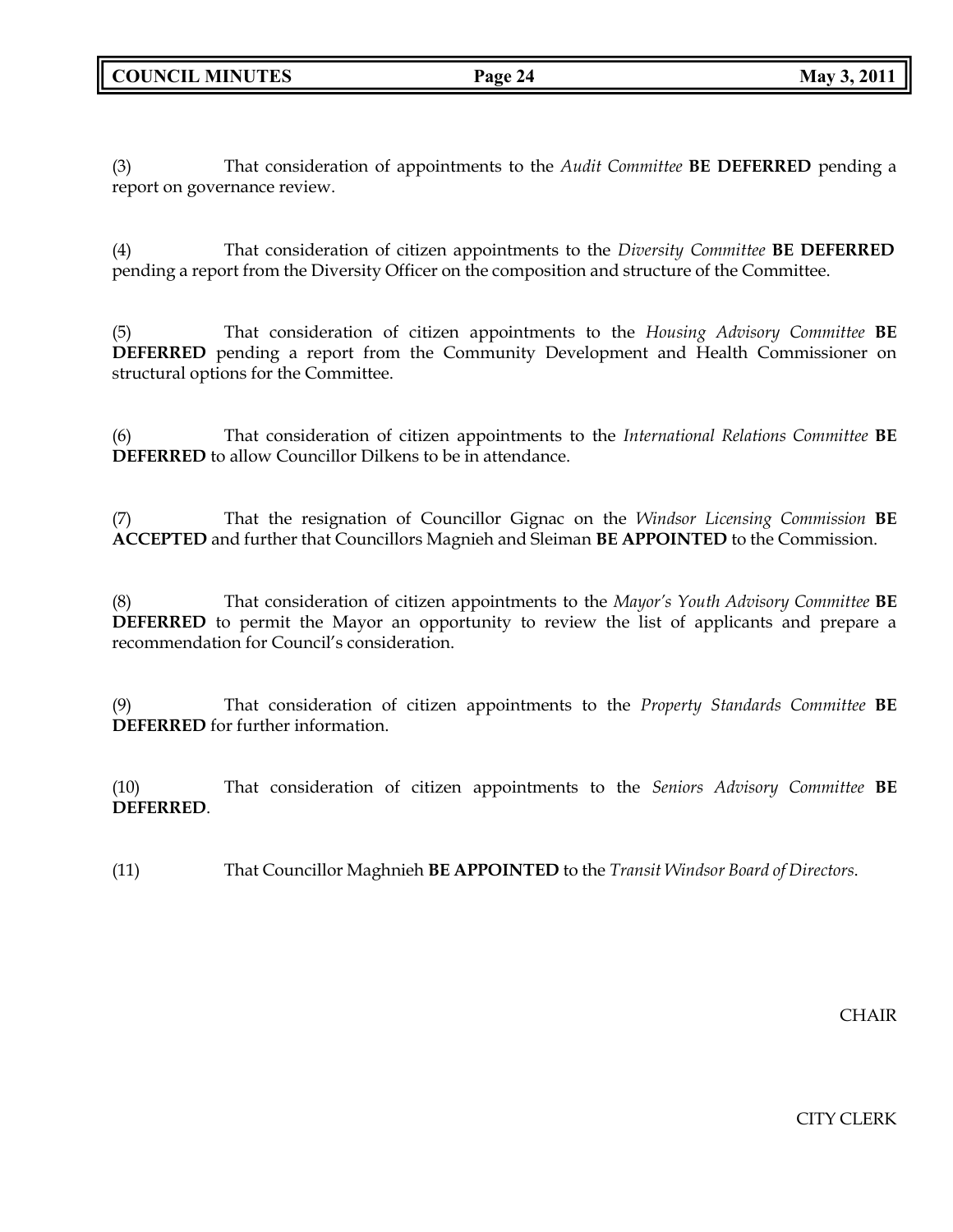Appendix A

# **AGENCIES, BOARDS AND COMMISSIONS** *–* **CITIZEN APPOINTMENTS**

| <b>NAME OF Agency, Board, Commission</b>   | <b>APPOINTEES</b>                                                                                                                                                 |
|--------------------------------------------|-------------------------------------------------------------------------------------------------------------------------------------------------------------------|
| <b>Planning Standing Committee</b>         | Merrill Baker<br>Barbara Bjarneson<br>Cheryl Cross-Leal                                                                                                           |
| Committee of Adjustment                    | Jeff Dottor<br>Robert Hayes<br>Tom McMahon<br>James Molnar<br>Mike Sleiman<br>(Councillor Sleiman discloses an interest<br>and abstains from voting on this item) |
| Community Public Art Advisory<br>Committee | Justin Langlois<br>Leisha Nazarewich<br>Terri Lawrence-Tayler                                                                                                     |
| Court of Revision Re Local Improvements    | Stephane Beaudin<br>Roger Marentette<br><b>Michael Peris</b>                                                                                                      |
| <b>EnWin Energy</b>                        | Nancy Creighton<br>Nicholas Dzudz<br>Abe Taqtaq<br>Kulveer Virk<br>Max Zalev, EnWin<br>(The Mayor discloses an interest and<br>abstains from voting on this item) |
| <b>EnWin Utilities</b>                     | Keith Andrews<br>Martin Komsa<br>Douglas Lawson<br>Vic Neufeld                                                                                                    |
| <b>Windsor Licensing Commission</b>        | <b>Jack Fathers</b>                                                                                                                                               |
| Roseland Golf Club Board of Directors      | Duane Bear<br>Philip Haddad                                                                                                                                       |
| <b>Windsor Police Service Board</b>        | Toni Scislowski                                                                                                                                                   |